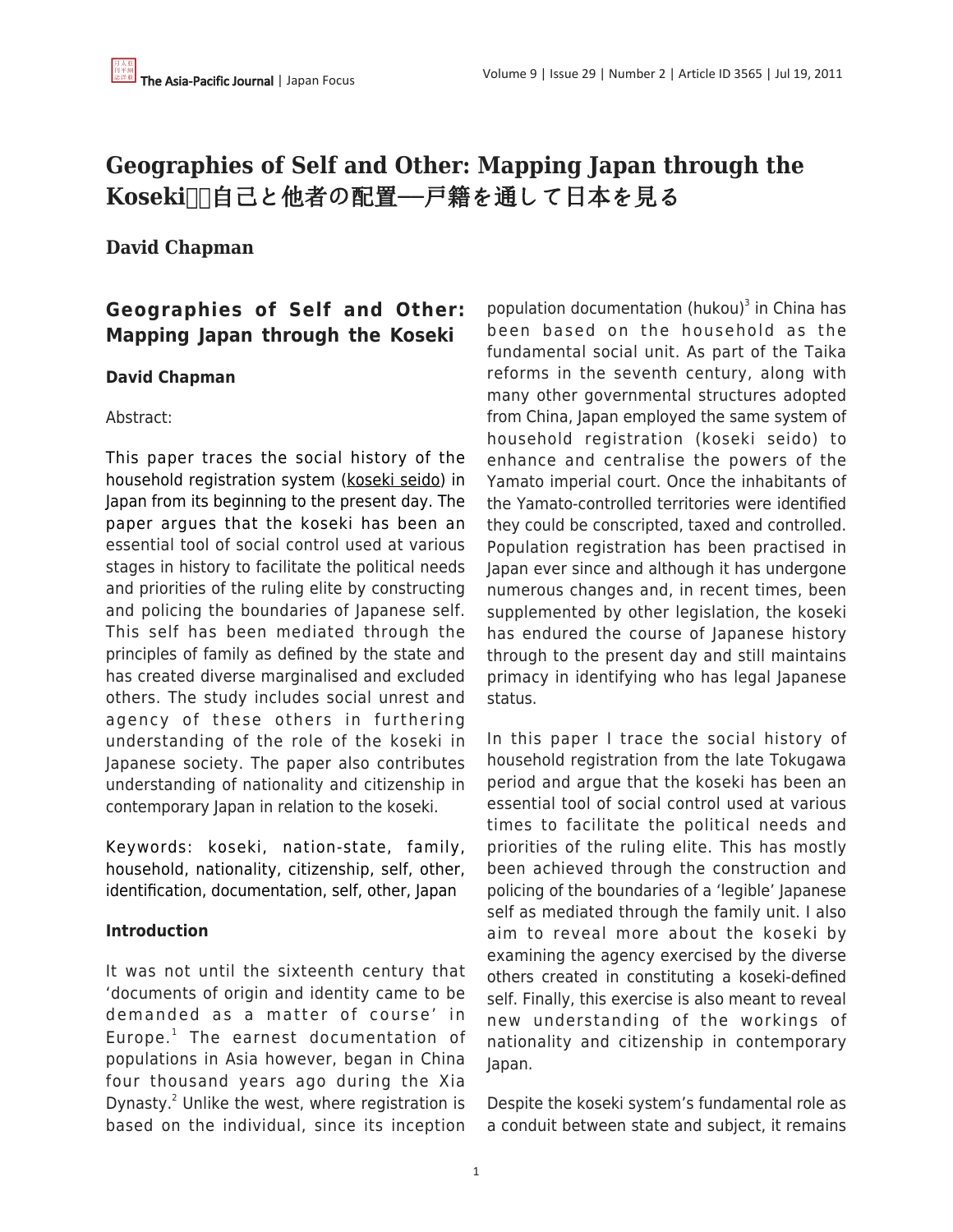

peripheral or absent in many discussions of Japanese society and English language research on the topic is scarce. Existing research usually focuses on a specific historical period and provides only part of the overall picture.<sup>4</sup> There are some studies that provide interpretations of legislation relating to the Household Registration Law (kosekihō) and the closely related Nationality Law (kokusekihō).<sup>5</sup> A recent study on law reform and family law, Japanese Family Law in Comparative Perspective<sup>6</sup> has contributed new and important knowledge and provided a long awaited update in this area. Other research has examined legislation that interacts with the Household Registration Law such as the Civil Code (Minpō), Constitution (kenpō) and the Nationality Law that perpetuates a patriarchal and hetero-normative family structure. The research in this area has addressed the marginalization of women and homosexuals resulting from such legislation and its interpretation.<sup>7</sup> In the 1980s, Satō Bunmei<sup>8</sup> provided perhaps the most exhaustive accounts of the history of Japan's household registration system. Sato argued that historically the koseki was responsible for the marginalization of many quarters of the Japanese population. And, a recent book by Endō Masataka<sup>9</sup> provides a detailed study of the koseki and nationality during Japan's colonization of Taiwan, Korea and Manchuria.

## **Identification and Documentation**

There are many reasons why governments identify and document a population. For example, authorities require such organised systems for tax collection, the management of conscription, the tracking of subjects/citizens (surveillance) and the differentiation between those who belong and those who do not (citizens and non-citizens/nationals and nonnationals, residents and migrants). Moreover, internal systems of registration and identification map out the space of the controlling authority and provide a network of social organisation and a means by which state power can be exercised and realised. James Scott<sup>10</sup> argues that a central problem of statecraft is making society 'legible'. He proposes that,

[c]ertain forms of knowledge and control require a narrowing of vision. The great advantage of such tunnel vision is that it brings into sharp focus certain limited aspects of an otherwise far more complex and unwieldy reality. This very simplification, in turn, makes the phenomenon at the centre of the field of vision more legible and hence more susceptible to careful measurement and control. $^{11}$ 

In short, it is in the interest of state authorities to simplify and 'know' their population and to minimise complexity. Household registration and the process of identification and documentation have been key in strategically governing the population as Japan moved from a feudal-like state and on to a modern nation and expanding empire. Moreover, it has been one of the principal means of regulating and defining the relationship between various ruling authorities and the lowest levels of organisation. It has been the most enduring social contract between the Japanese polity and the Japanese subject. The same fundamental system has remained as the definitive mechanism for identification serving the various ruling authorities through until present-day Japan. Even after the official introduction of the western notion of 'nationality' as a category within the Japanese legal system in 1899, as I will explain below, the koseki has remained the ultimate bureaucratic identifier of status (mibun) as Japanese.

In the same way that other nations have incorporated population registration, the koseki system has been used strategically and efficiently to centralise power and control in Japan by variously codifying the population according to the needs of the incumbent authority. Throughout Japan's recent history the koseki system provided mechanisms of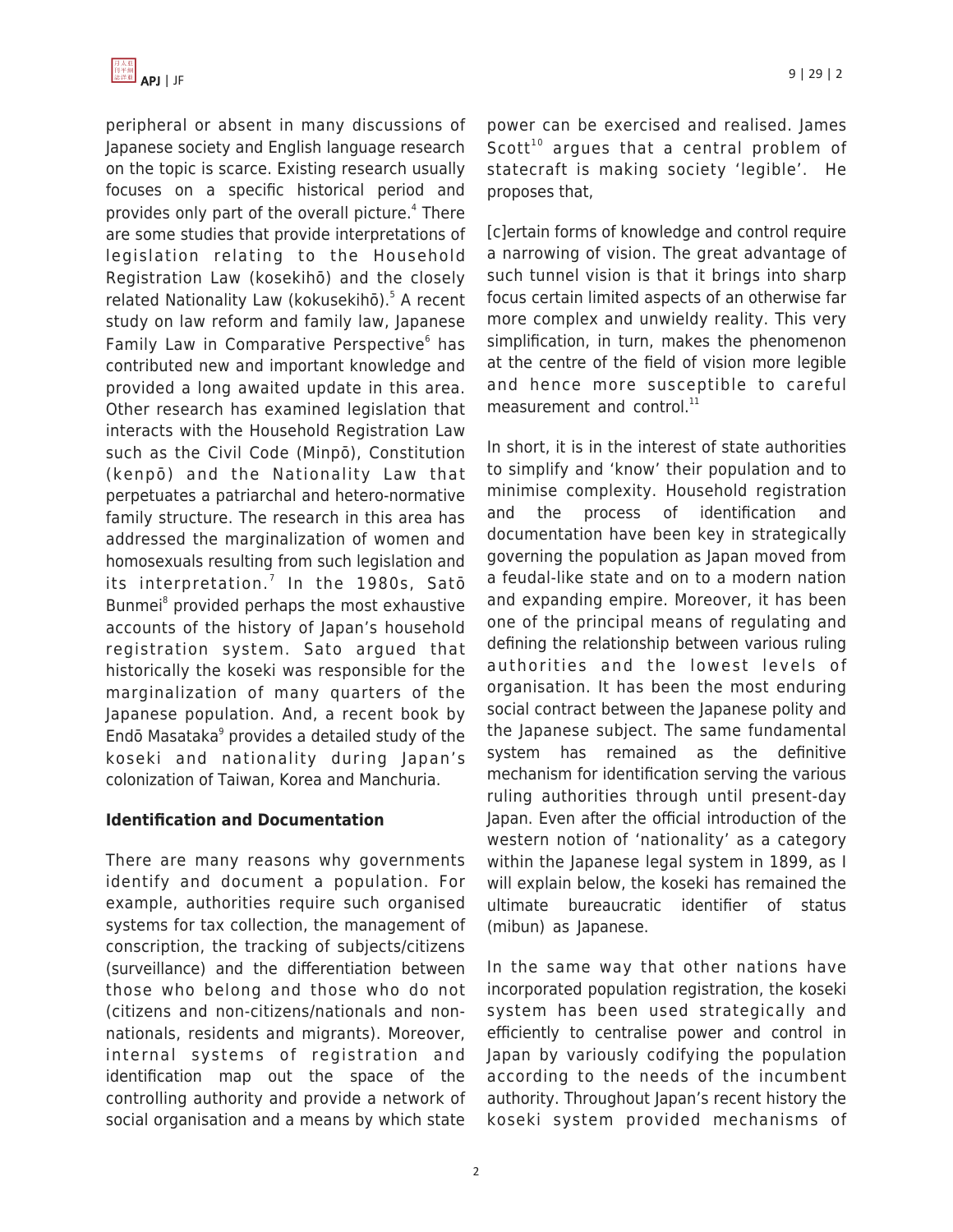

exclusion and inclusion creating numerous others whilst defining the Japanese self. Moreover, the mandatory recognition of legitimate citizenship through membership of a registered household fixes the individual to an entity defined, controlled and recorded directly by the state and any relationship with the state therefore is mediated through the family unit. In modern times this seems to be in conflict with Article 13 of the Japanese Constitution that states, 'All of the people shall be respected as individuals'. This approach has also established a system that contributes to the marginalisation of those outside of the heteronormative family structure.<sup>12</sup>

In constituting a legally recognised Japanese self defined in familial terms, bureaucratic processes often come into direct conflict with individuals and groups that identify themselves differently to state-defined categories. This paper also introduces the various ways in which individuals and groups have attempted to exercise agency directed at the koseki system, in some instances seeking to undermine state authority and disrupt control. The study of the tension and discord generated by the koseki system at different points in history provides further insight into Japanese society and the workings of systems of authority and power. The approach in this paper is twofold: to examine the top-down impact as well as the contribution of bottom-up human agency in influencing the historical course of Japanese self. Examining the influence of individuals and groups opposed to the koseki system is essential in providing a complete picture of its social context. As Caplan and Torpey<sup>13</sup> argue, "(h)uman agency remains a decisive factor in the genealogy of identification practices". As part of this agency, recognition of the dual nature of identification and documentation is also crucial. In other words, whilst identification can limit and delimit, it is important to acknowledge that in order to be 'counted' one has to be identified. $14$  Such recognition can lead to empowerment and emancipation.

## **Tokugawa/Edo Period (1603-1868): Surveillance, Division and Immobilisation**

Political unification and centralised control became a priority during the Tokugawa period and population registries were utilised as broad tools of tax collection and social control. Unification required a compliant and cohesive population and the Bakufu administration turned to population registries as the solution in making the inhabitants 'legible' and controllable.

There were four major forms of population registration used during this period. They were the ninbetsuchō (Registry of Human Categories), shumon aratamechō (Religious Inquisition Registry), gonin gumichō (Five Household Registry) and the kakochō (Death Registry). The first to appear were the ninbetsuchō, adapted from the registries $15$  kept by Hideyoshi.<sup>16</sup> They were later adapted by the Chōshū clan<sup>17</sup> in southwestern Japan based on a Confucian patriarchal hierarchy similar to the original koseki household registries of the Yamato period. In the mid-1600s, the Tokugawa regime took control of the registry and recorded households based on social status (mibun) and categorised them according to occupations such as warrior, farmer, artisan and merchant (shinō-kō-shō). The ninbetsuchō were indispensable in maintaining social order and the collection of revenue through limiting the mobility of the population. It was almost impossible for anyone to change social status or geographical location and marriage between social groups or outside of villages was only allowed in special circumstances and only with the permission of feudal lords. There were also numerous communities of the 'underclass' that were placed on separate registers or were not registered at all.

During this period, religious affiliation also became a security concern because the Shogunate perceived Christianity to be a threat to unification and in order to suppress it, urged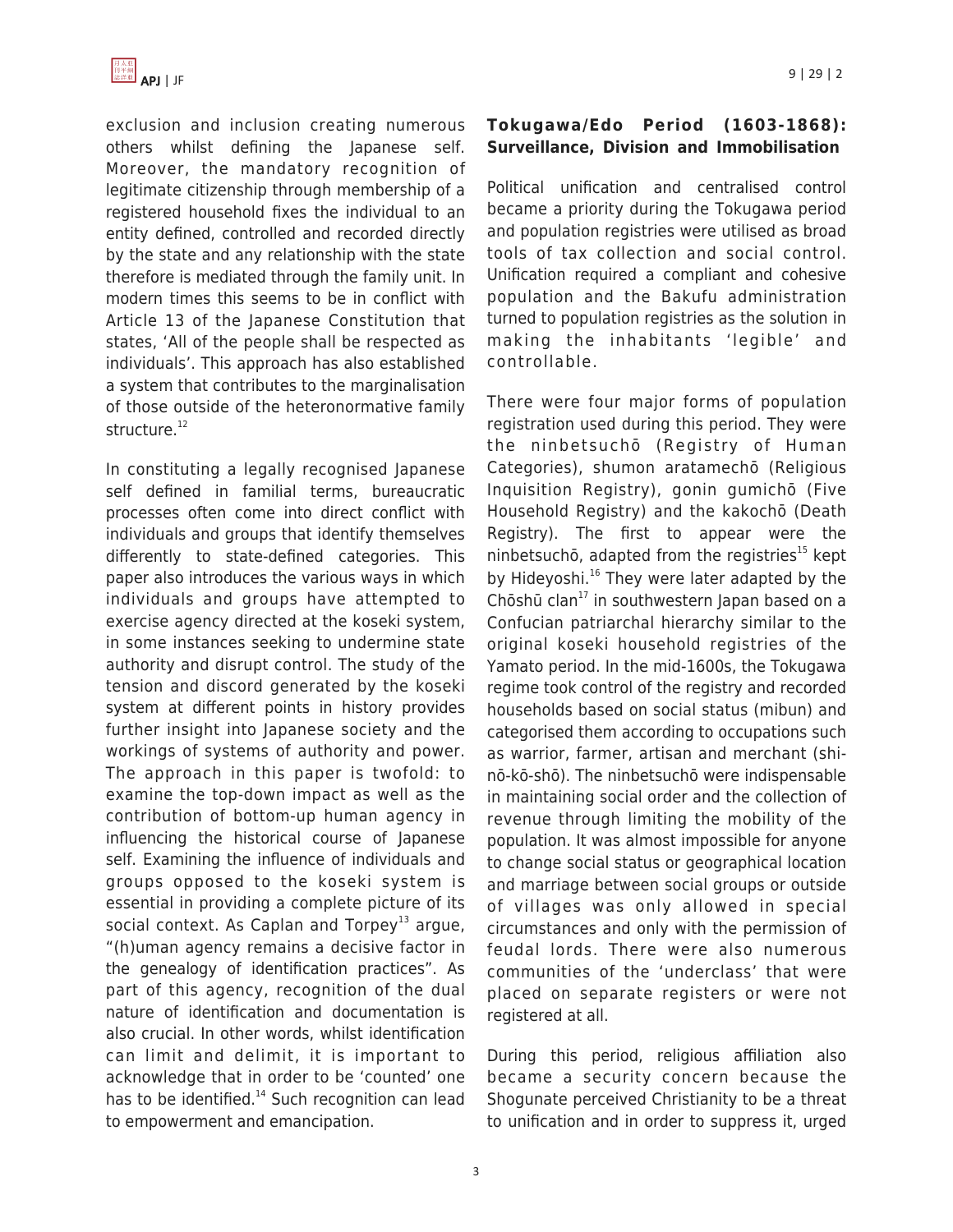

each temple to effect a religious investigation (shūshi aratame). In 1632 and 1633 the submission of honmatsuchō (temple head and branch records) from all Buddhist headquarters was ordered and in 1635 the order for everyone in Japan to register with a local Buddhist temple (teraukeshōmon) was promulgated. $18$  The process was formalised with the creation in 1640 of a Central Office for Religious Inquisition (shūmon aratame yaku) (1640 until 1792) and the later combination of the existing ninbetsuchō with the religious investigation (shūmon aratame) in  $1670.<sup>19</sup>$  The result was a combined registry of religion and social status called the shūmon ninbetsuchō that was renewed every six years and lasted almost 200 years until the beginning of the Meiji period and made religious affiliation a category in defining Japanese self.

The kakochō was yet another recordkeeping device that monitored deaths and tied individuals and household units to Buddhist temples. It was also helpful in the surveillance of religious affiliation. And, as a fourth form of registry, the gonin gumichō contributed to the monitoring and control of the population by creating a system of neighbourhood surveillance with each family in a group of five that was responsible and accountable for the conduct of the others. A patriarchal head of family monitored each of the households and an elected leader of the group of patriarchs controlled the group of families.

There were other registries created for those others not in the shi-nō-kō-shō status categories. The terms hinin and eta were used to identify those at the bottom of the social hierarchy in Tokugawa Japan.<sup>20</sup> Those falling into these categories belonged to heterogeneous communities of both registered and unregistered individuals. Depending on the historical period, location, status and occupation, various other labels were used for sub-communities within these under classes. Apart from the terms eta and hinin, labels such as kawata/chōri (other name for eta), kawaramono (those living in dry riverbeds), gōmune (street performers) $^{21}$  and sarukai (monkey handlers) were also used. By 1660 in Osaka there already existed a separate 'eta reaister' (eta shūmonchō).<sup>22</sup> Also, in the late 1600s in the Kanto district a hierarchical hinin administration had been forming. By the early 1720s the hinin administration in Edo was clearly structured to follow the bakufu-decreed  $laws.<sup>23</sup>$ 

The Bakufu used the terms eta and hinin interchangeably during the Tokugawa period but there is also evidence of differential identification. According to Groemer, $24$  the kawata/eta in Edo under the control of Danzaemon<sup>25</sup> were small in number and well contained. Conversely, the hinin population was larger and made up of both registered and unregistered individuals (see table below), those that were unregistered were originally referred to as 'new-hinin' (shin-hinin) and later as 'wild-hinin' (no-hinin or no-binin), many of whom were without a fixed residence (mushuku).<sup>26</sup> The unregistered hinin were viewed by the Bakufu as troublesome and in the mid-eighteenth century policies were created and zealously enforced to identify and control the 'wild-hinin' through registration and physical markings such as haircuts, clothing and sometimes tattoo markings.<sup>27</sup>

| Year | Registered<br>Hinin | Other Hinin | Total       |
|------|---------------------|-------------|-------------|
| 1692 | 4,329               | 1,037       | 5,366       |
| 1717 | 6,854               | 1,150       | 8,004       |
| 1722 | 5,373               | 2,469       | 7,842       |
| 1725 | 4.849               |             |             |
| 1744 |                     |             | 11,563      |
| 1745 | 7,091               | 3,057       | 10,148      |
| 1749 | 6,836               | 606         | 7.442       |
| 1771 | 4,766               | 5,352       | 10,118      |
| 1777 | $\sqrt{4}$ , 209    | 1,813       | 6,222 [sic] |
| 1786 | 3.785               | 6,975       | 10,760      |
| 1834 | 5,709               | 6,091       | 11,800      |
| 1835 | 5,587               | 6,913       | 12,500      |

#### The Edo Hinin Population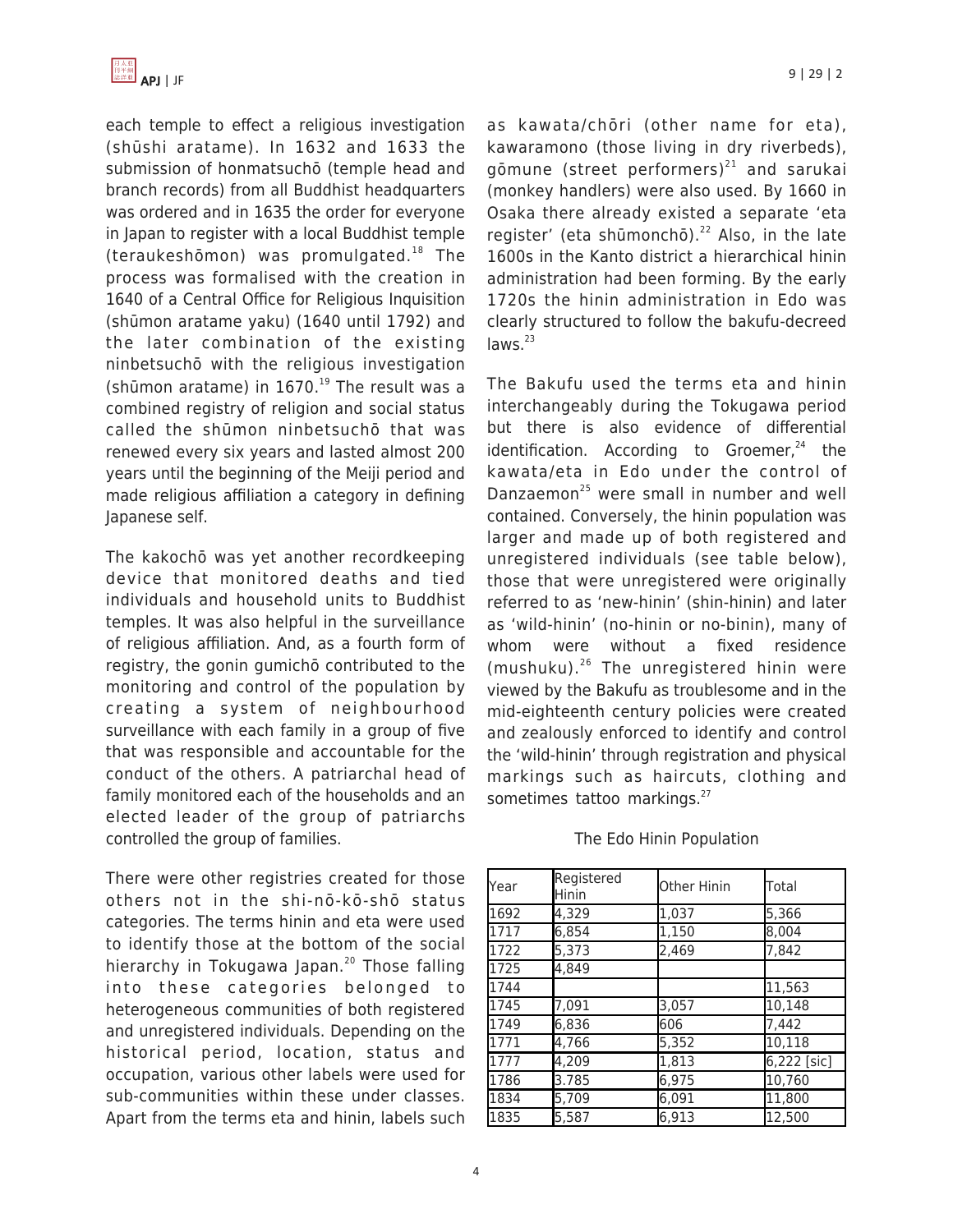

| 1837 | 5,505 | 7.761 | 13,266 |
|------|-------|-------|--------|
| 1841 | 5,632 |       |        |
| 1842 |       |       | 6,430  |
| 1843 | 5,643 | 1,157 | 6,800  |
| 1850 | 5,157 | 4,851 | 10,008 |
| 1865 | 5,460 | 4,833 | 10,293 |

#### Table 1.

#### Souce: Minami, 349, and Nakao 276 cited in Groemer, 2001: 283.

The process of differentiation between eta and hinin in the 1800s is evident through the household register. An 1800 census records 5,664 eta and 1,995 hinin households in the Kanto area controlled by Danzaemon and in Edo itself the census lists 734 hinin and 232 eta households under his control.<sup>28</sup> Further, highlighting not only a separation of these groups but a hierarchy of the underclass, Tim Amos<sup>29</sup> has discovered a ninbetsuchō registry from Saitama Prefecture that records eta and hinin on the same registry but with all hinin households listed below eta households.<sup>30</sup> Amos  $adds<sub>1</sub><sup>31</sup>$ 

[B]ased on the Suzuki-ke monjo, it appears that the eta leader of Lower Wana stopped constructing a separate register for hinin sometime between 1770 and 1778. From 1778, the hinin village residents were always written at the very end of the register, after the name of the final eta family.

The context of hinin in Tokugawa Japan presents us with a number of interesting insights into the role of registration in Japanese society at this time. Firstly, registration was used extensively for control by Bakufu authorities. As mentioned above, those that were unregistered were depicted as 'wild' and at various stages the necessity of registration in order to rein in the troublemakers is clearly evident. Differential registration also meant that self and other could be clearly separated and the other easily distanced. 'Homelessness' (or loss of residence) and the state of nonregistration were often synonymous, demonstrating the nexus between household registration and a fixed locality. The status of hinin was also something that was variously acquired. For example, in many cases families or individuals affected by natural disaster, tax avoidance (tōsan), avoidance of detection (tōbō) or those who had property confiscated for not paying taxes often became simultaneously homeless and unregistered falling into the category of hinin. In some cases their status as commoners was retrievable as long as they were not hinin for longer than ten years.<sup>32</sup> Further, registration as a form of control was resisted by some hinin. As Groemer<sup>33</sup> demonstrates, the Edo hinin resisted their position in society throughout this period through attempts to conceal their status identity with particularly strong resistance to control and conformity towards the end of the Tokugawa era.

Also important is the use of the ninbetsuchō registry in documenting the indigenous Ainu and Ryukyu populations during the latter stages this period. Some communities of Ainu were placed on the separate ninbetsuchō. This was among assimilation measures and meant the changing of names to Japanese. Many of these communities opposed this action and some instances of social unrest ensued.<sup>34</sup> Recent research has also revealed that the Ryukyu Islands were included in the religious inquisition aimed at Christians and, demonstrating the extensive power and reach of the Tokugawa regime, these records reveal the area as being surveyed thirty times between 1635 and 1866.<sup>35</sup>

The Tokugawa Period was thus a period in which a complex mixture of political, economic, religious and ideological beliefs created an unyielding social system of categorisation. This system was facilitated greatly by the various population registries that systematically differentiated status and rigidly anchored people to locality. Without going outside of the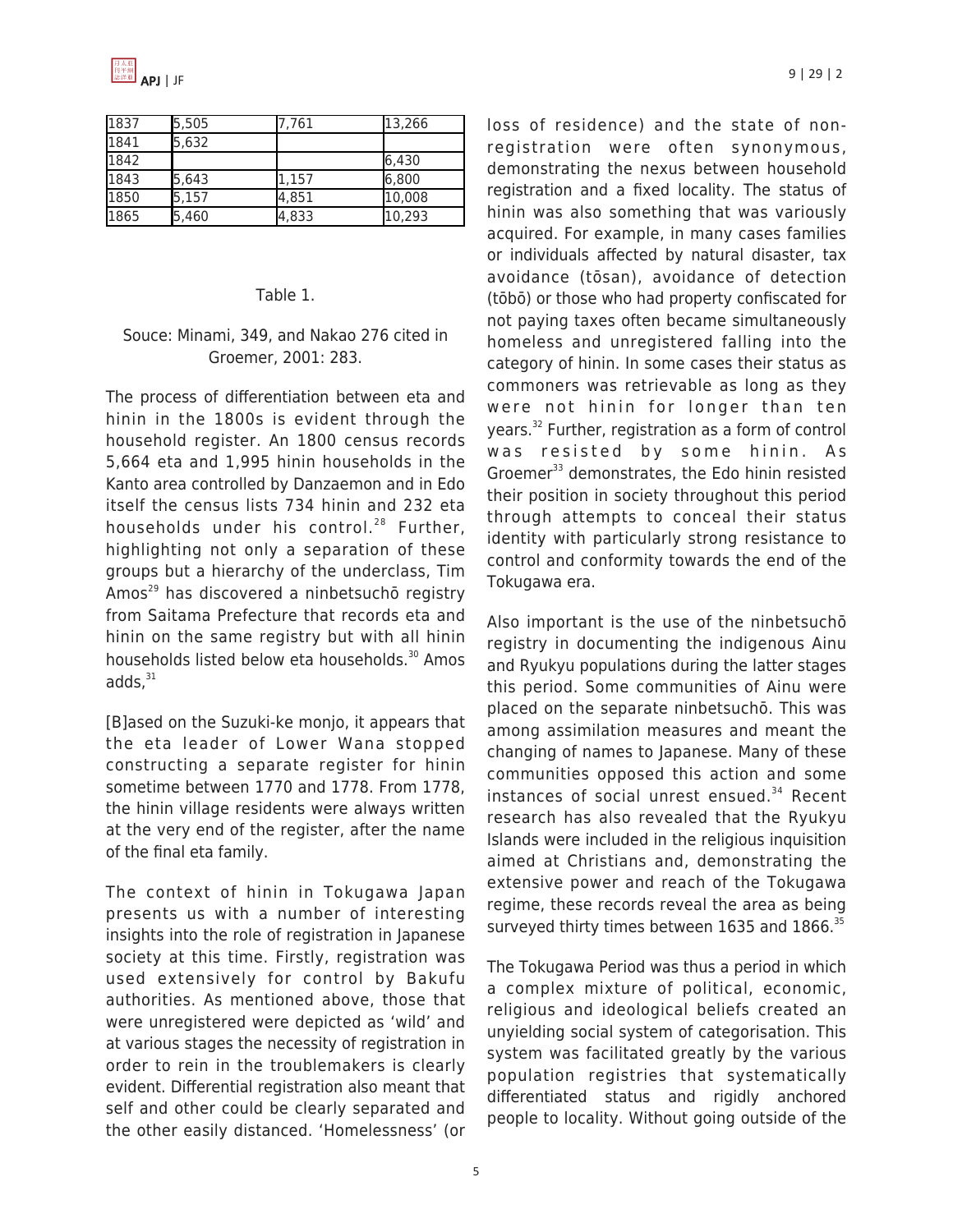

registration system, migration between social and geographical position was virtually impossible because of the strict application of identification. The extent of identification and documentation over this time makes the Edo period one of the most policed eras in Japanese history. However, it was also a period when many resisted this tight structure producing a growing diverse underclass of the marginalised and dispossessed.

## **Meiji Japan (1868-1912): Creating Nation, Creating Subjects**

The decentralisation of the Tokugawa order in Japan led to legislative changes that redefined the status of being Japanese in response to, but not necessarily in accordance with, western notions of citizenship and nationality. The Meiji period heralded the emergence of Japan as a nation in the eyes of the west, necessitating the incorporation of new ways of thinking about being Japanese. The creation of the jinshin koseki through the Household Registration Law (koseki hō) (introduced in 1871 and implemented in 1872) played a critical role in the formation of a modern state by identifying and documenting the Japanese population in preparation for a unifying national identity that would later become a nationality register (kokuseki).

This period is thus characterised by the inclusion of the many communities both registered and unregistered during the Edo period under the administration of a national registry. The aim was to bring order to the previous era's disorder. $36$  Through the jinshin koseki the Meiji government was able to bring together diverse groups, both registered and unregistered/deregistered (datsusekisha), and confirm the reach of its newly forming national and imperial borders both in terms of sovereign territory and state subjects. Such uniformity in identification made the nation legible and controllable from the centre.

Under revised legislation the Tokugawa era

mibun categories such as samurai were abolished and the majority of the population, besides the royal family which was not registered, were listed on registries as commoners (heimin). The Meiji government also decreed that the ninbetsuchō and the registries of former outcaste communities be merged. However, the new registries labelled the former outcaste households with the term 'new commoner' or 'original eta' (shinheimin/motoeta) maintaining an identifiable differentiated status. The indigenous Ainu and Okinawa populations were also included on the new registries as commoners. As mentioned, the registering of Okinawans and some Ainu had already occurred during the Tokugawa Period but began in earnest with the introduction of the jinshin koseki.<sup>37</sup>

From 1873 gaining 'status' as Japanese was possible for foreigners and indeed a number of individuals did become Japanese subjects during this period through marriage to a Japanese spouse.<sup>38</sup> Under the Insider/Outsider Marriage Proclamation of 1873 (103) (nai/gaijinmin kon'in jōki) the process of son-in-law adoption (mukō yōshi) by the spouse's father was possible and allowed for registration of foreign husbands on the koseki and the possibility of taking on the position of patriarchal head of family (koshu). For women marrying Japanese males, the process involved registration on the husband's koseki. <sup>39</sup> This legislation provides some insight into how notions of being Japanese were considered in the years between the promulgation of the jinshin koseki (1872) and the introduction of the Nationality Law (1899). According to the legislation, foreigners were able to gain standing as Japanese through marriage and entry in a koseki, 'nihonjin taru no bungen o eheshi'. This legislation did not racialise the standing of being Japanese but rather highlights the fact that legitimacy was determined through entry on the koseki as a member of a registered family. At this stage, without a Nationality Law, registration on the koseki was the sole means of determining legal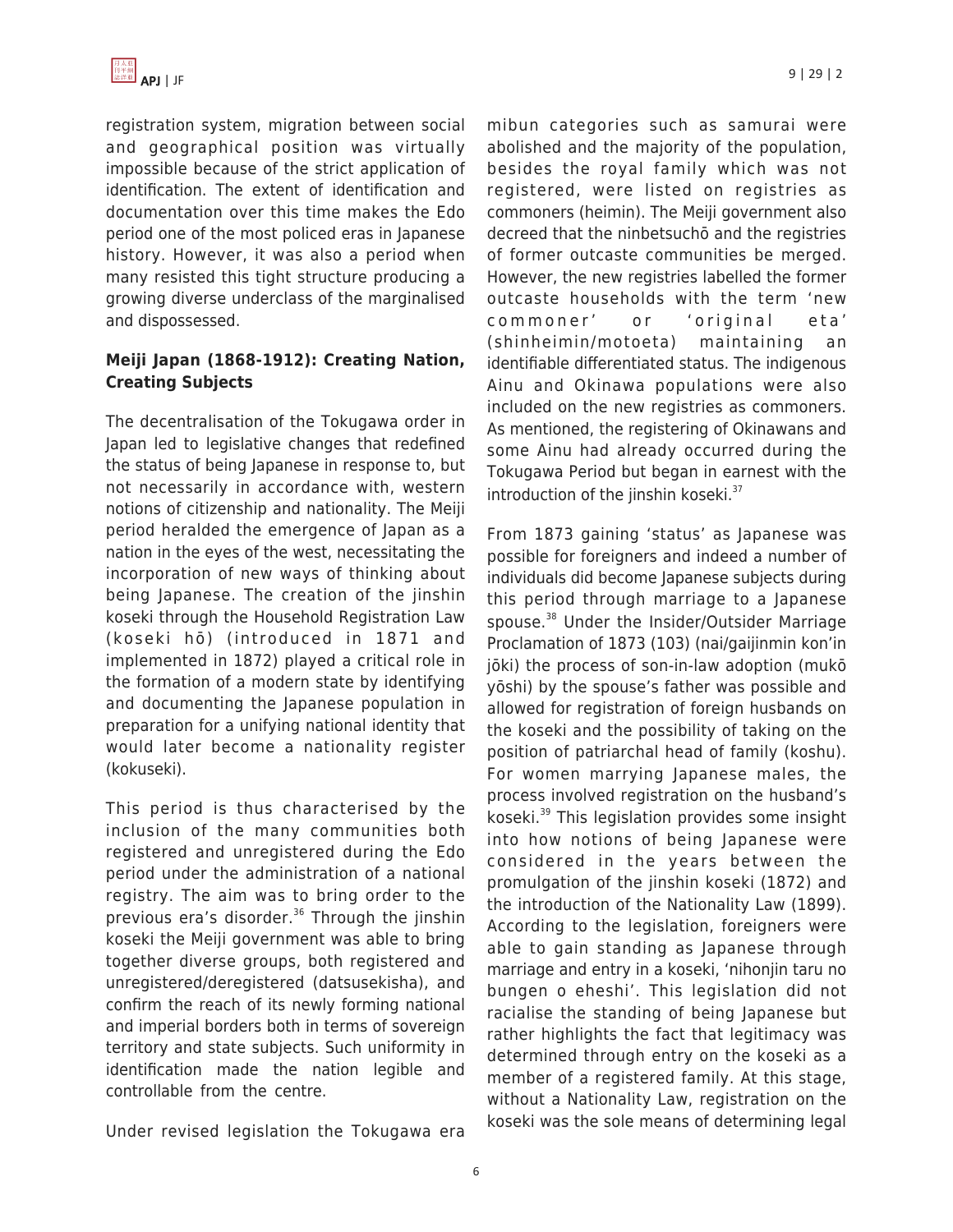

#### status as Japanese.

The determination of Japan's national boundaries meant dealing with geographical margins and the populations residing in these areas. Between 1877 and 1882, foreigners from the Pacific Islands, America and Europe living on the colonised islands of Ogasawara (Bonin Islands) were required to register on the koseki and become Japanese subjects. Five Bonin Islanders who naturalised in 1877 were the first foreign nationals $40$  to become Japanese subjects in the Meiji Period. The rest of this community, initially reticent to register, were given until 1882 to become Japanese subjects or leave the islands. Most were naturalised as Japanese subjects. Despite becoming legally Japanese this population were referred to in official Meiji government documents as 'naturalised foreigners' (kika gaikokujin).<sup>41</sup>

Also salient during this period is the establishment of the 'ie' or household system as part of the Meiji Civil Code in 1898 (meiji minpō). The 'ie' system continued the practice of Confucian ideals by giving the patriarchal head absolute authority over family members and ensuring male lineage. This maintained a line of power between the emperor as ruler of the nation and the patriarchal head of household. Additionally, under the Nationality Law, based on the Household Registration Law, Japanese nationality was passed on through the father to a child. Making nationality patrilineal and preventing the passing on of Japanese nationality if a woman married a non-Japanese national or bore a child fathered by a non-Japanese national. Often referred to as the family nation (kazoku kokka), from the 1890s Japan increasingly symbolised the emperor as father of the nation-state in which the imperial family and the Japanese people were indelibly linked through blood. The introduction of the Nationality Law in 1899 defined Japanese status internationally in terms of western notions of nationality. However, registration on the koseki was still maintained as a necessary condition and prerequisite for Japanese nationality. Here, as further discussed below, the relationship between nationality, citizenship, family, gender and genealogy is brought into particular focus through the lens of the koseki.

## **The Meiji Period 2: Expanding Empire and Internal Borders**

During the Meiji period the boundaries of Japanese sovereign control expanded with the colonisation of Hokkaido, Okinawa, Micronesia, Taiwan, Korea and Manchuria. The colonisation of Taiwan from 1895 and Korea from 1910, followed by Manchuria in 1931, each brought new challenges to population governance. Japan was simultaneously trying to deal with modernisation, expansion as a nation/empire and the conceptualisation and legislation of Japanese nationality. Important in this discussion is the role of the koseki in regard to the institutional and legislative division of Japan proper (nai'chi) and the outer or colonial territories (gai'chi) of the Japanese empire. One of the better-known and more influential contributions to the debates on the conceptualisation of citizenship during this time was that of Yamada Saburō, $42$  a jurist from Tokyo University, who, contrary to the advice of Henry W. Denison, suggested national belonging could be separated from rights and responsibilities in the case of colonial  $c$ itizens. $43$  Yamada's suggestions were popular<sup>44</sup> and were first adopted in the colonisation of Taiwan. Once Taiwan was ceded by China in 1895, similar to the Bonin Islanders, the populace was given an ultimatum to become Japanese subjects (within two years) or leave Taiwan. Although Taiwanese families presented problems for a Meiji government trying to implement a household registration system<sup>45</sup> because of resentment towards its discriminatory nature $46$  there was little in the way of organised resistance. $47$  The Taiwan toguchi kisoku (Regulations for Taiwan households) was established in 1905 and administered by the police. This ordinance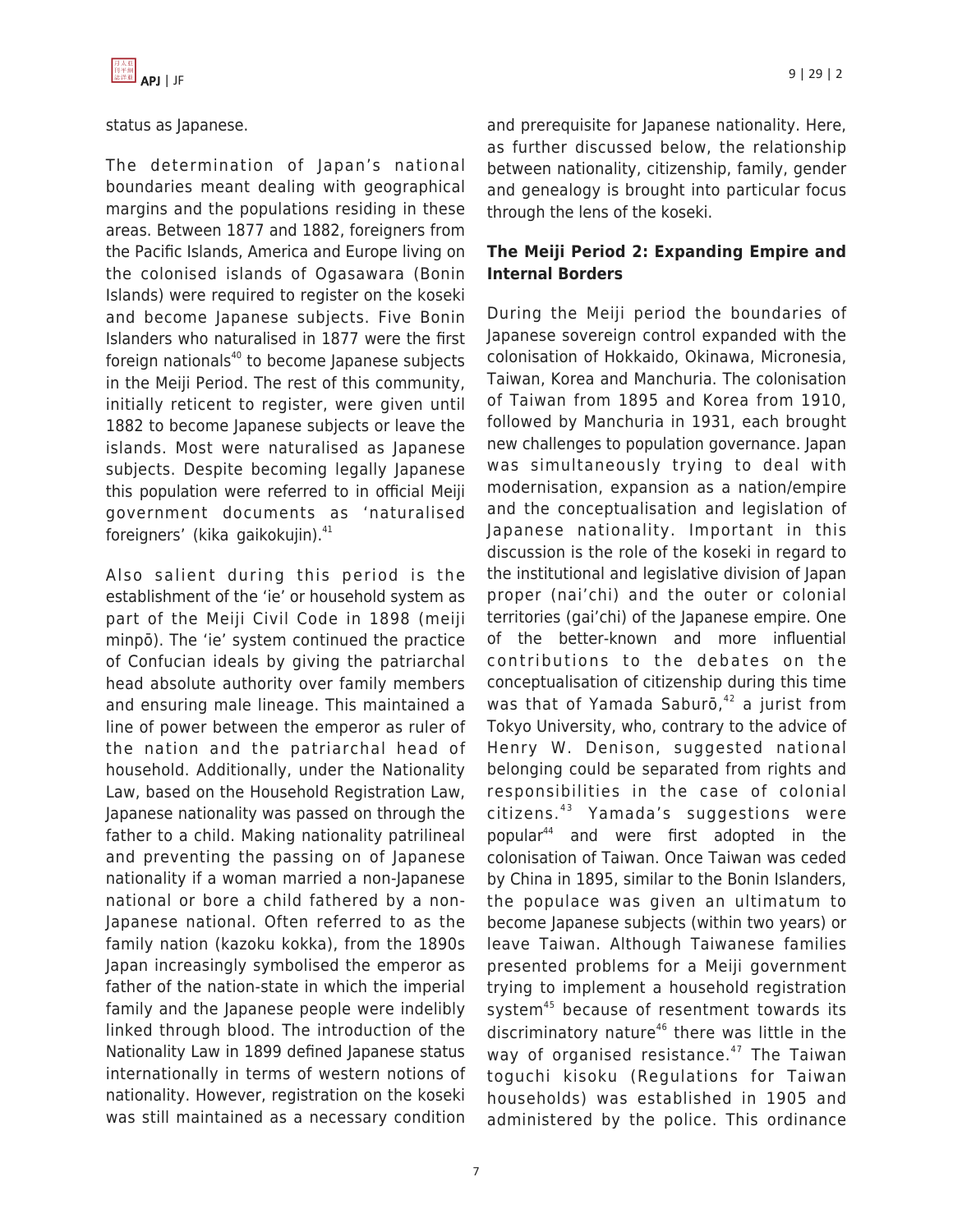

provided for the separation of those from Japan proper and the Taiwanese.

In colonising Korea Japan took a different approach. Again Yamada contributed to discussions where he stressed the need for legally distinguishing colonials (gai'chijin) from colonisers (nai'chijin) in order to prevent Koreans from becoming nai'chijin. At the time<sup>48</sup> there was concern expressed that Koreans could become mainlanders with the same access to rights by simply moving to Japan proper. Yamada argued that to prevent this it was necessary to expedite the introduction of the koseki system into Korea.<sup>49</sup> Yamada also strongly suggested legislation to prevent Koreans registering on the Japanese koseki. This was facilitated by the fact that the colonies and the mainland fell under two different jurisdictions with colonial governments autonomously controlling the external territories (gai'chi). The Meiji government used the Korean indigenous family register in place since the Yi dynasty and maintained separate koseki laws between the mainland and the colonies and in effect created an external (gai'chi koseki) and a domestic family registry (nai'chi koseki). $50$  This approach essentially created two types of Japanese subjects, colonials and mainlanders that could be easily distinguished through the two registries. The two registries also allowed mainlanders to move throughout the colonies whilst remaining bound to the nation as nai'chijin. Differential citizenship thus became institutionalised and the boundary between colonials and mainlanders was maintained despite the mobility of individuals throughout the empire. $51$  Resistance was an unsurprising outcome of such attempts at social management. Nationalist movements on the Korean peninsula in 1919 protested colonial rule and led to violent outbreaks of protest. Efforts at early population censuses (1906-1908) were hampered by Koreans hiding from Japanese officials when they visited households resulting in inaccurate figures each time counts were taken.<sup>52</sup> Increasing pressure to gain accurate figures led to Japanese officials barging into people's houses. The census taking likely offended most Koreans because of the insensitive way in which it was conducted by transgressing the sacredness of Korean homes. $53$ 

The koseki fit well with the institutionalisation of pan-Asianism and the strategy of turning all colonials into Japanese subjects. It played a significant role in an assiduously enforced Japanisation campaign (kōminka) starting in 1937 aimed at turning colonials into obedient (junryō) imperial subjects<sup>54</sup> through linguistic and cultural assimilation. The koseki was particularly useful in the colonial policy of soshi kaimei that attempted to eradicate the clan system of names by forcing Koreans to adopt a Japanese-sounding name. This policy was implemented through enforced family registry reform. The idea was to eradicate cultural identity entrenched in the clan name system. However, many Koreans resisted the campaign successfully by organising for kinship ties to remain intact through clans adopting the same lapanese name.<sup>55</sup>

## **Postwar Japan: Occupation and US Administration**

After the War and under the Potsdam Declaration signed in 1945 Japan agreed to limit its sovereignty to its four main islands and some surrounding islands as determined under the declaration. Under occupation by the Allied Forces and the management of SCAP the administrative and governmental boundaries of Japan were redefined. They no longer included the outlying areas of the empire including Taiwan, Korea, Karafuto or most islands south of 30 degrees latitude north and the Ryukyus, the latter two territories seized by the United States.<sup>56</sup> This led to numerous administrative and legislative changes in allocating status and how people within this redefined space were then to be identified and documented. Initially,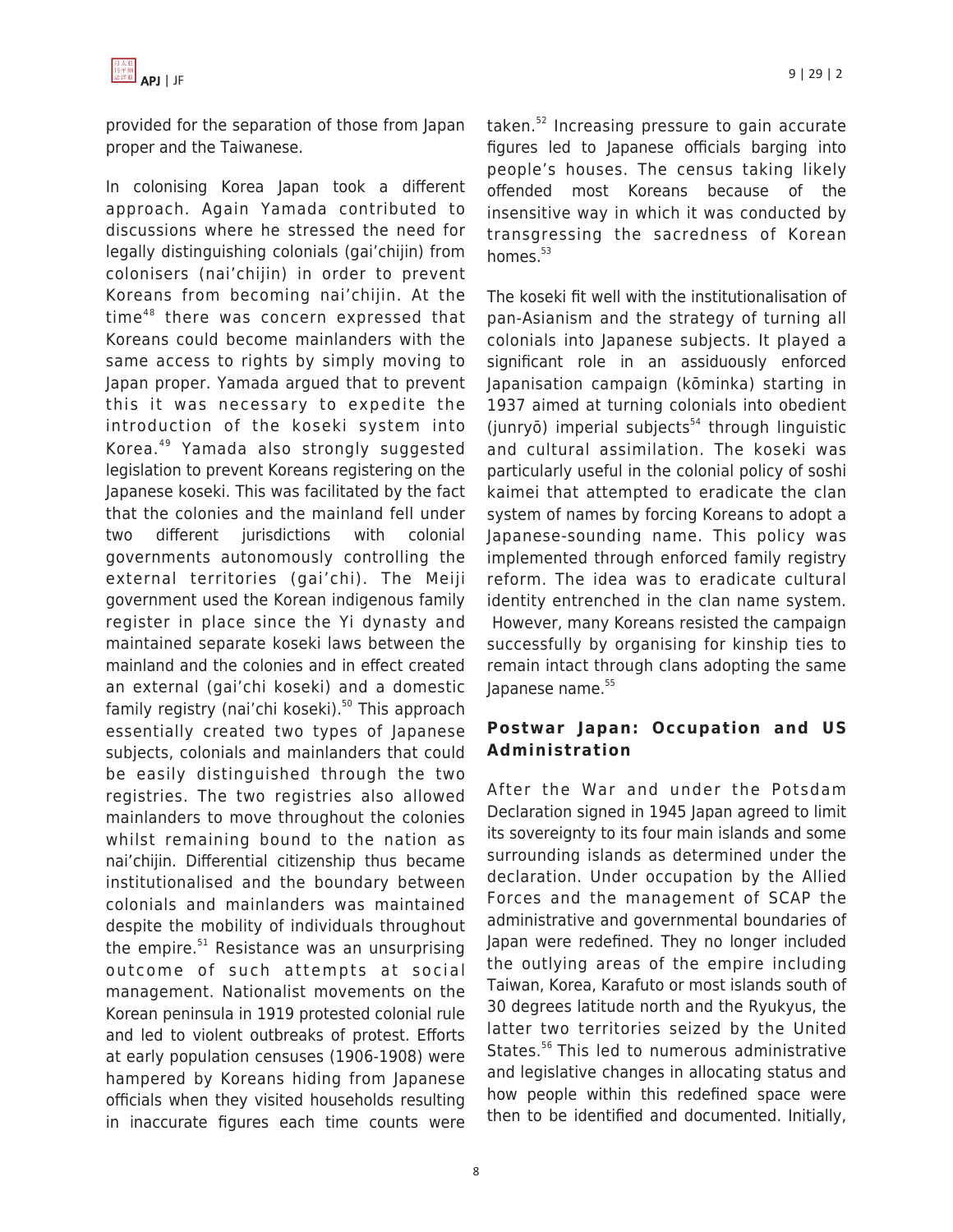

on 13 March 1946 a ministerial order was issued to those living in Japan whose place of principle registration (honseki) was Korea, China, Taiwan, south of 30 degrees latitude north (also Kuchinoshima) and Okinawa prefecture to register and declare their desire to return.<sup>57</sup> Further, on 1 December 1946 (promulgated 30 November 1946) the Osaka Korean Registration Ordinance (Ōsakafu Chōsenjin tōroku jōrei) was enacted requiring Koreans to be fingerprinted and to carry a registration card. This met with intense resistance and the registration process proved to be difficult and consequently was only partially completed.<sup>58</sup> Moreover, on 11 June 1946 Imperial Ordinance 311, although ostensibly a measure to quell the upsurge in trade union activity, was promulgated. Morris-Suzuki argues that this ordinance was applied retrospectively to any Korean resident who had re-entered Japan after the start of occupation on 2 September 1945 and who was then deemed an 'illegal entrant'.<sup>59</sup>

On 2 May 1947 the Alien Registration Order (gaikokujin tōroku rei) was enforced and defined anyone not holding Japanese nationality (members of the Allied Forces and their families were excluded from this ruling) as an alien. In 1950 Nansei Islanders were restricted from travel to the newly defined Japan and were treated as aliens under immigration orders. By the time Japan renounced any claim over Korea with the signing of the San Francisco Peace Treaty (signed 1951 and effected 1952) a majority of the former colonial subjects living in Japan had left but more than 600,000 still remained, having been deprived of Japanese citizenship. Around this time the Immigration Control Law (shutsunyūkoku kanri hō) (1951) and the Alien Registration Law (gaikokujin tōroku hō) (1952) were implemented. The controversial fingerprinting requirement did not begin until 1955 when a cabinet order and regulations for fingerprinting were issued.<sup>60</sup> The Japanese government also tried to get Korean residents to repatriate to North Korea and eventually succeeded with at least 80,000 departing Japan.<sup>61</sup>

The War also brought with it destruction of many koseki records. Okinawa and Chichijima (Ogasawara Islands) were two locations that were the target of intense US attack leading to the destruction of koseki records in both locations. Postwar Okinawa and Ogasawara both fell outside of Japan's sovereign administration and under US occupation and control. The restoration of the koseki records (koseki okoshi) occurred in both Okinawa and the Ogasawara Islands, but at different times. In Okinawa, in the absence of official documentation, the reconstruction of household records that included the names of past relatives, spouses and offspring was a problematic undertaking. Okinawans around the world were contacted during the process for verification and authentication.<sup>62</sup> In postwar Ogasawara the koseki was not resurrected until after the return of the islands to Japanese administration in 1968. The period of US occupation (1945-1951) and then US administration (1952-1968) meant that the descendants of the original settlers living on Chichijima, although under the protectorate of the US, were essentially de facto stateless for those intervening years $63$  For some families of the descendants of original settlers, the restoration of the koseki meant they could return their names to the original katakana readings or to a Japanese reading instead of the English one they had under the US Navy. $64$  This remains an exception in the history of koseki procedures. Until revision in 1987 Japanese manuals on naturalisation recommended the use of Japanese names. It was only after this that foreign names in katakana became possible for many.<sup>65</sup>

## **Contemporary Japan**

The modern day household registry is based on the Family Registration Law (promulgated in 1871 and implemented in 1872). It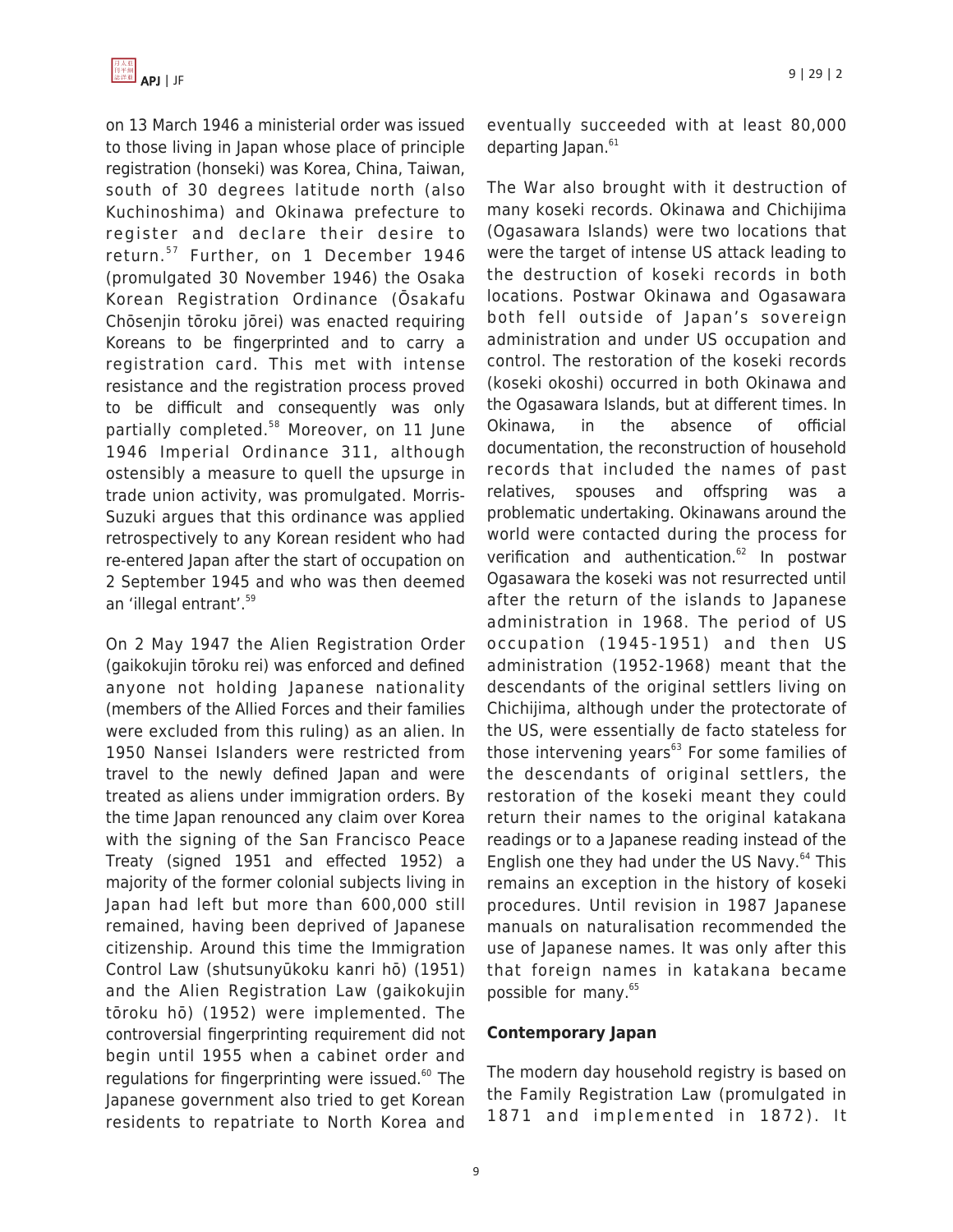authenticates the status (mibun) of an individual and details birth, marriage, death, divorce, family lineage and adoption. As stated above, the Family Registry Law predates the Civil Code (1896), the Meiji Constitution (1889) and the Nationality Law (1899) and in modern Japan these legislative structures interrelate to constitute a regulatory regime of social control in determining an individual's status within Japanese society.<sup>66</sup> In the postwar period three other Laws relating to population registration were established to further supplement regulation and control; the Basic Resident Register Law (1967), the Resident Registration Law (1951) and the Alien Registration Law (1952). Despite this complex and intricate legal network the Family Registration Law remains the foundation upon which other structures are based and still has primacy in defining legal status as a national of Japan. Indeed, as Sugimoto $67$  has described, the present koseki is "the cornerstone" of this elaborate system of registration. As I have explained above, during the Meiji period family registration predated nationality in legally authenticating status as Japanese. It was only after 1899 that a national register (kokuseki) was recognised. Japanese kokuseki however, in most cases, is not possible without koseki registration.<sup>68</sup> Thus, in contemporary Japan national registration remains secondary to household registration in defining the Japanese self.

Contemporary problems relating to legislation based on the household registration system can be classed under two general categories. The first category relates to issues of privacy and public access<sup>69</sup> and the second concerns the long history of family (as opposed to individuals) as the fundamental social unit of legal registration. Access to the koseki records has meant that sensitive private information has been released publically. Particularly well known is the case of descendants of former outcaste (burakumin) communities identified through family lineage recorded on the koseki which led to the public distribution of lists followed by employment and social discrimination. Despite action by these communities that eventually resulted in restricted public access to records, $70$  the koseki still remains open to many professions such as lawyers, police and government officials. Given the accessibility of the koseki records, extensive traceability and the sensitive nature of information contained in the records, it is unsurprising that the koseki has been exploited. The koseki not only reveals ancestral links to former outcaste communities it also signals divorce through the use of an 'X' next to the name of a former spouse on the registry (this is where the colloquial term batsu ichi, meaning divorced, originates). $71$  Until the amendment to the Civil Code in  $1996<sup>72</sup>$  illegitimate births were also easily identified on the koseki because the Chinese character for child (ko) was used instead of the chronological descriptive for birth order and sex (for example chōjo and jinan).<sup>73</sup> Another issue that reflects the patriarchal nature of the koseki is the ruling that Japanese married couples cannot be legally married under different last names. This causes problems for women who wish to retain their non-married name especially in professional contexts. The Civil Code was revised in 1947 allowing either the husband or the wife's name to be used for koseki registration but different names (fūfubessei) are illegal. However, increasingly women are using their original non-married surname in socially and in the workplace.

The rigid adherence to family as the fundamental social unit of registration and the limited principles of what constitutes a family embedded in household and related legislation has led to inequality and prejudicial treatment.<sup>74</sup> Limitations in legislation are apparent in a wide array of contexts that fall outside of the heteronormative<sup> $75$ </sup> and nuclear family structure. One area where legislative limitations are obvious is that relating to birth registration. Reflecting the principle of jus sanguinis, Japan's Nationality Act only recognised patrilineal descent until 1985 when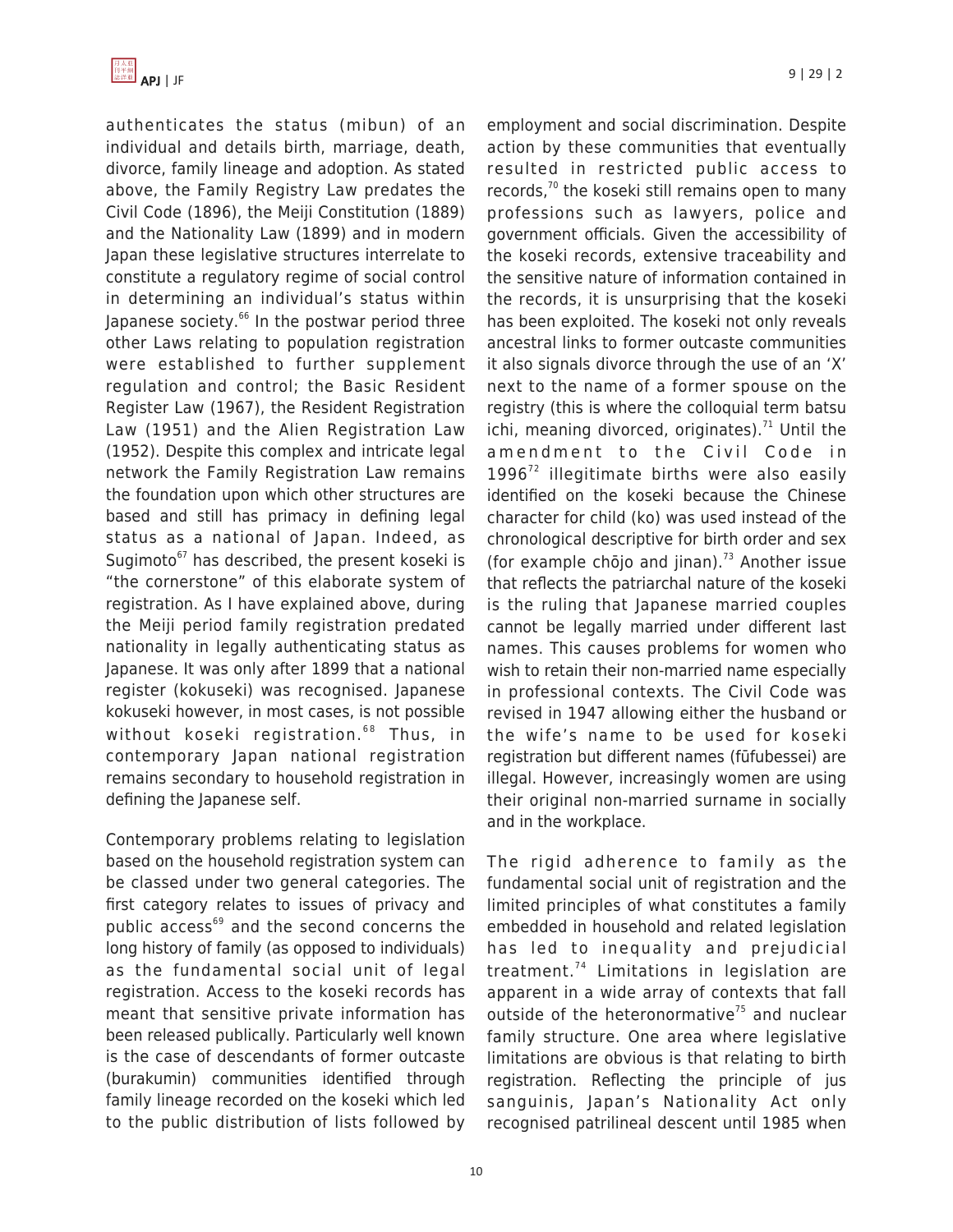an amendment was introduced recognising matrilineal descent. In many cases prior to 1985 children born to a non-Japanese father and a Japanese mother were rendered de facto stateless because of conflicting nationality laws. This was particularly the case in Okinawa where 90% of cases of statelessness prior to 1984 were children whose American father had deserted the marriage.<sup>76</sup> Children in this situation were living in Japan but were not registered on the koseki and in effect were without nationality.

Japanese legislation, as well as reflecting the principle of jus sanguinis, has favoured the principles of marriage and a woman's chastity in marriage in determining a child's right to acquire Japanese nationality. Article 772 of the Civil Code stipulates that: 1. A child conceived by a wife during marriage shall be presumed to be the child of her husband, 2. A child born after 200 days from the formation or within 300 days of the day of the dissolution or rescission of marriage shall be presumed to have been conceived during marriage. According to Suzuki $^{77}$  the Japanese state, has used its Nationality Law, to determine the nationality of children born out of wedlock<sup>78</sup> and has "championed the marriage institution". $79$  This, he argues, is because paternity is more difficult to determine than maternity. Furthermore, Suzuki notes that 'foetus recognition' (taiji ninchi), a standard condition for birth registration and therefore entry on to the father's koseki registry, has been conditioned upon marriage by article 3-1 of the Nationality Law which stipulates that a child under 20 years of age may acquire Japanese nationality if the mother or father has married and acknowledges maternity or paternity.<sup>80</sup>

Increasing numbers of alternate family structures, non-nationals and irregular status residents in Japan has exposed the limitations of the legal matrix surrounding family law. However, laws are changed and in a landmark case in the Supreme Court on 4 June 2008 the Nationality Law was amended resulting in a revision to Article 3 (revised 12 December 2008 and effected 1 January 2009). The amendment stipulates that, providing fathers recognise paternity, regardless of the timing, children born out of wedlock can obtain Japanese citizenship. This revision was the result of a long history of appeals based on Japan's Constitution (particularly Article 14-1) and international conventions that Japan has ratified. $81$  Finally, a case brought forward by 10 Filipino women with children born to Japanese fathers instigated the revision. Despite this revision however, the problem of children becoming stateless (mukosekiji) because of inflexible legislation is still ongoing.<sup>82</sup>

## **Conclusion**

No administrative system is capable of representing any existing social community except through a heroic and greatly schematized process of abstraction and simplification.<sup>83</sup>

This paper is an introduction to the social history of the koseki system and an initial exploration of its place and influence within Japanese society. Although not comprehensive, this study traces the koseki from the Tokugawa Period through to the contemporary context to further our understanding of how the processes of identification and documentation have been used by various ruling authorities for social control and political gain. Fundamentally, the koseki has facilitated the functions of government in rendering the inhabitants living within Japan's sovereign and territorial borders 'knowable'. It has also been used to police boundaries and borders both internally and externally to authenticate a state-defined notion of Japanese self. Although the boundaries of self have shifted over time, as far as the state is concerned, status as Japanese has always been determined upon membership of a household defined by koseki legislation and attached to a local entity within the jurisdiction of the ruling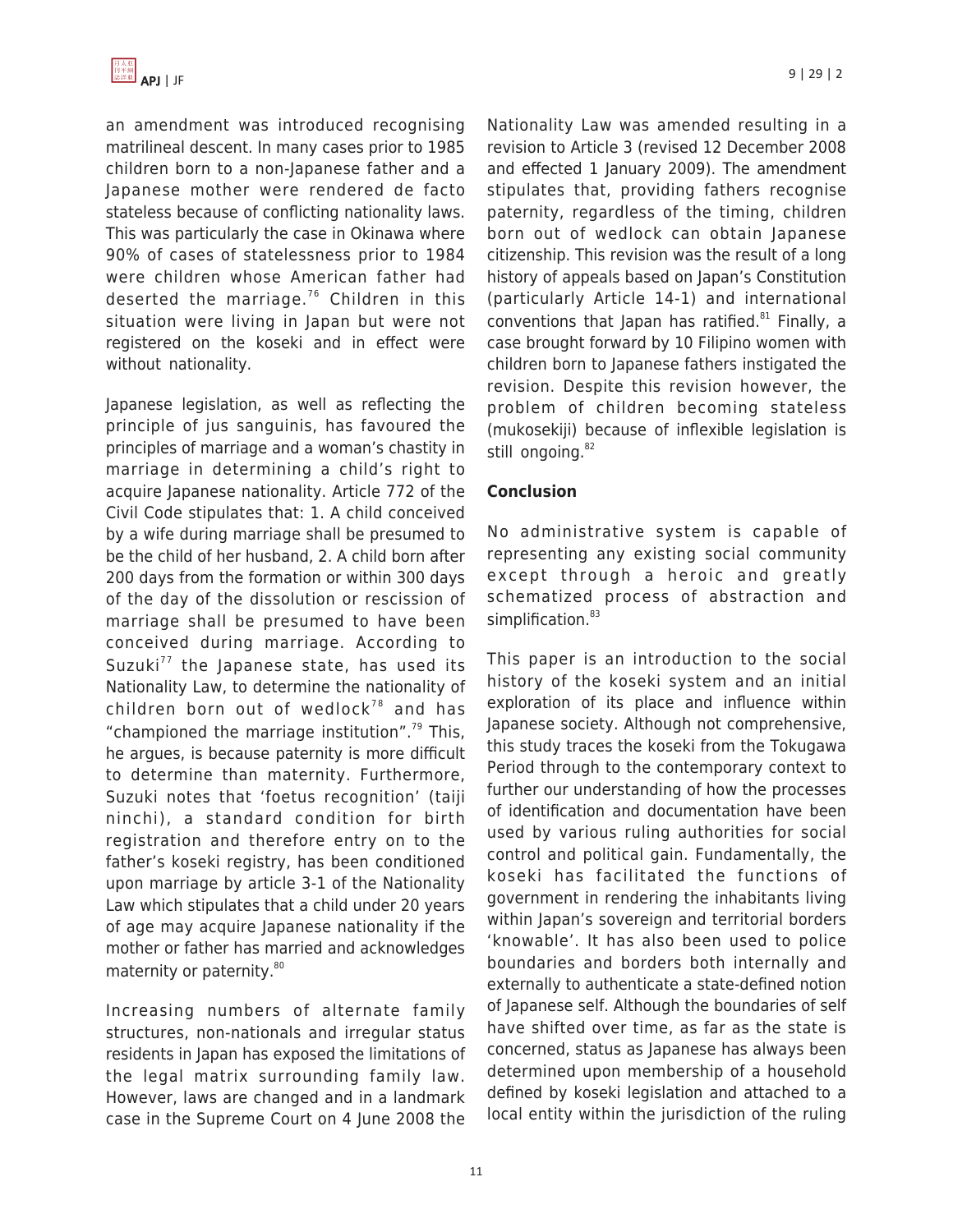polity. In essence the koseki has acted as a historical map etching out the contours of the limits and delimits of a demographically defined Japanese self. Throughout this history the attempts at mapping a uniform, definable and registrable Japanese self have led to the exclusion and marginalisation of diverse others. It is through examining these others that we can gain further understanding of the koseki as an instrument of social control and the social reality that confronted ruling elites.

It was during the Meiji Period that the koseki was instrumental in not only controlling the populace but also for nationalising it. It is only during this period that the koseki was supplemented with other legislation to create a nationality registry (kokuseki) and the concept of a Japanese 'national' self emerged. It is also where the koseki became an important tool in the processes of colonisation, being used to determine national and imperial boundaries and to maintain a distinction between the colonisers and the colonised through the registration of inhabitants as Japanese subjects of outer territories.

The integrity of family registration as the primary legal definer of Japanese status has remained and created an indelible link between the Japanese state and the family. As explained here, in a rapidly changing contemporary Japan however, defining national belonging through the principles of family further creates various layers of marginalised others. Recent legislative changes such as the 2008 revision to Article 3 of the Nationality Law provide a glimpse of a future in which the Japanese nation-state must continue to take steps towards recognising the growing diversity of its society and the inadequacy of laws that do not recognise and adapt to inevitable social change.

David Chapman is the convenor of Japanese studies at the University of South Australia. His present research interests focus on the history of minority communities in Japan. He is the author of [Zainichi Korean Identity and Ethnicity](http://www.amazon.com/dp/0415426375/?tag=theasipacjo0b-20) published by Routledge. He is presently working on two projects involving a social history of identification in Japan and the life stories of first settler descendants on the Ogasawara Islands.

Recommended citation: David Chapman, Geographies of Self and Other: Mapping Japan through the Koseki, The Asia-Pacific Journal Vol 9, Issue 29 No 2, July 18, 2011.

#### **Articles on related subjects:**

- • [Miyamoto Yuki](https://apjjf.org/-Shin-Kyon/3544), Ninomiya Shohei and Shin Kyon, The Family, Koseki, and the Individual: Japanese and Korean Experiences
- [Tessa Morris-Suzuki,](https://apjjf.org/-Tessa-Morris_Suzuki/3541) Exodus to North Korea Revisited: Japan, North Korea, and the ICRC in the "Repatriation" of Ethnic Koreans from Japan
- • [Tessa Morris-Suzuki](https://apjjf.org/-Tessa-Morris_Suzuki/3490), Guarding the Borders of Japan: Occupation, Korean War and Frontier **Controls**
- • [Lawrence Repeta and Glenda S. Roberts,](https://apjjf.org/-Glenda_S_-Roberts/3450) Immigrants or Temporary Workers? A Visionary Call for a "Japanese-style Immigration Nation"
- • [Gracia Liu-Farrer](https://apjjf.org/-Gracia-Liu_Farrer/3377), Debt, Networks and Reciprocity: Undocumented Migration from Fujian to Japan
- • [Tessa Morris-Suzuki,](https://apjjf.org/-Tessa-Morris_Suzuki/2862) Migrants, Subjects, Citizens: Comparative Perspectives on Nationality in the Prewar Japanese Empire
- • [Arudou Debito & Higuchi Akira,](https://apjjf.org/-A_-Higuchi/2708) Handbook for Newcomers, Migrants, and Immigrants to Japan
- [Glenda S. Roberts,](https://apjjf.org/-Glenda_S_-Roberts/2519) Labor Migration to Japan: Comparative Perspectives on Demography and the Sense of Crisis
- • [Sakanaka Hidenori,](https://apjjf.org/-Sakanaka-Hidenori/2396) The Future of Japan's Immigration Policy: a battle diary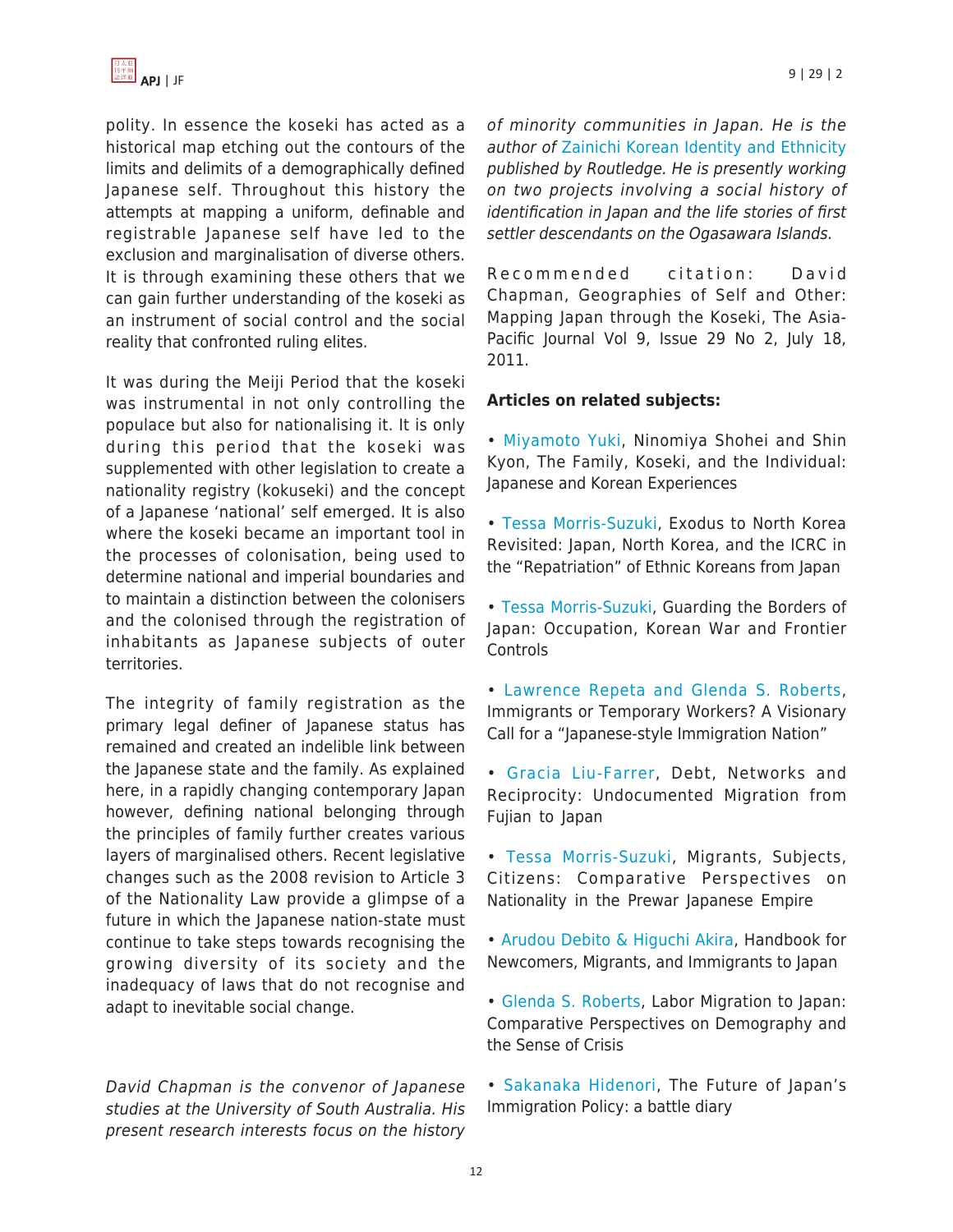

• [Tessa Morris-Suzuki,](https://apjjf.org/-Tessa-Morris_Suzuki/2210) Invisible Immigrants: Undocumented Migration and Border Controls in Early Postwar Japan

### **References**

Abe, Kohki, Overview of Statelessness: International and Japanese Context, UNHCR, 2010.

Amino, Yoshihiko, Nihon shakai to tennōsei [Japanese Society and the Emperor System], Tokyo: Iwanami Shoten, 1988.

Amos, T. Portrait of a Tokugawa outcaste community, East Asian History, no. 32/33, December 2006/ June 2007: 83-108.

Amstutz, Galen, Interpreting Amida: History and Orientalism in the Study of Pure Land Buddhism, New York: University of New York Press, 1997.

Asakawa, Akihiro, Kindai Nihon to kika seido [Modern Japan and the Naturalization System], Tokyo: Keisuisha, 2007.

Asano, Toyotomi, 'Nihon teikoku ni okeru Taiwan hontōjin to shinkokujin no hazuma: kokuseki sentaku to Taiwan hōsei' [Choice of nationality and Taiwanese law: The difference between Taiwanese mainlanders and new nationals in imperial Japan], Gendai Taiwan Kenkyū, 2000.

Bitō, Masahide, 'Thought and religion, 1550-1700', in J. Hall and M. Jansen, eds, The Cambridge History of Japan: Early Modern Japan Volume 4, Cambridge: Cambridge University Press, 373-424, 1991.

Bryant, Tamee, 'For the sake of the country, for the sake of the family: The oppressive impact of family registration on women and minorities in Japan', UCLA Law Review, 39:1, 109-68, 1991.

Caplan, Jane and Torpey, John C, Documenting Individual Identity: The Development of State Practices in the Modern World, Princeton: Princeton University Press, 2001.

Chapman, David, 'Inventing subjects and sovereignty: Early history of the first settlers of the Bonin (Ogasawara) Islands', Japan Focus, June 15 2009, www.japanfocus.org/-David-Chapman/3169.

Cheng, Tiejun and Mark Selden, 1994. 'City, Countryside and the Dialectics of Control: The Origins of China's Hukou system', The China Quarterly, 139 644-68, 1994.

Cornell, Laurel and Hayami, Akira, 'The shūmonaratame-chō: Japan's population registers', Journal of Family History, 11:4, 311-28, 1986.

Emori, Susumu, Hokkaidō kinseishi no kenkyū: Bakuhan taisei to ezochi [Research on the Recent History of Hokkaido: The Feudal System and the Land of Ezo]. Sapporo: Hokkaidō Shuppan Kikaku Sentaa, 1997.

Endō, Masataka, Kindai Nihon no shokuminchi tōchi ni okeru kokuseki to koseki: Manshū, Chōsen, Taiwan [Nationality and Family Registration within Modern Japan's Colonial Territories: Manchuria, Korea and Taiwan], Tokyo: Akashi Shoten, 2010.

Groebner, Valentin, 'Describing the person, reading the signs in late Medieval and renaissance Europe: identity papers, vested figures, and the limits of identification 1400-1600', in J. Caplan and J. Torpey, eds, Documenting Individual Identity: The Development of State Practices in the Modern World, Princeton: Princeton University Press, 15-27, 2001.

Groemer, Gerald, 'The creation of the Edo outcaste order', Journal of Japanese Studies, 27:2, 263-93, 2001.

Henry, Todd, 'Sanitizing empire: Japanese articulations of Korean otherness and the construction of early colonial Seoul', 1905-1919, The Journal of Asian Studies, 64, 639-675, 2005.

Hirata, Kōji, 'Heian jidai no koseki ni tsuite'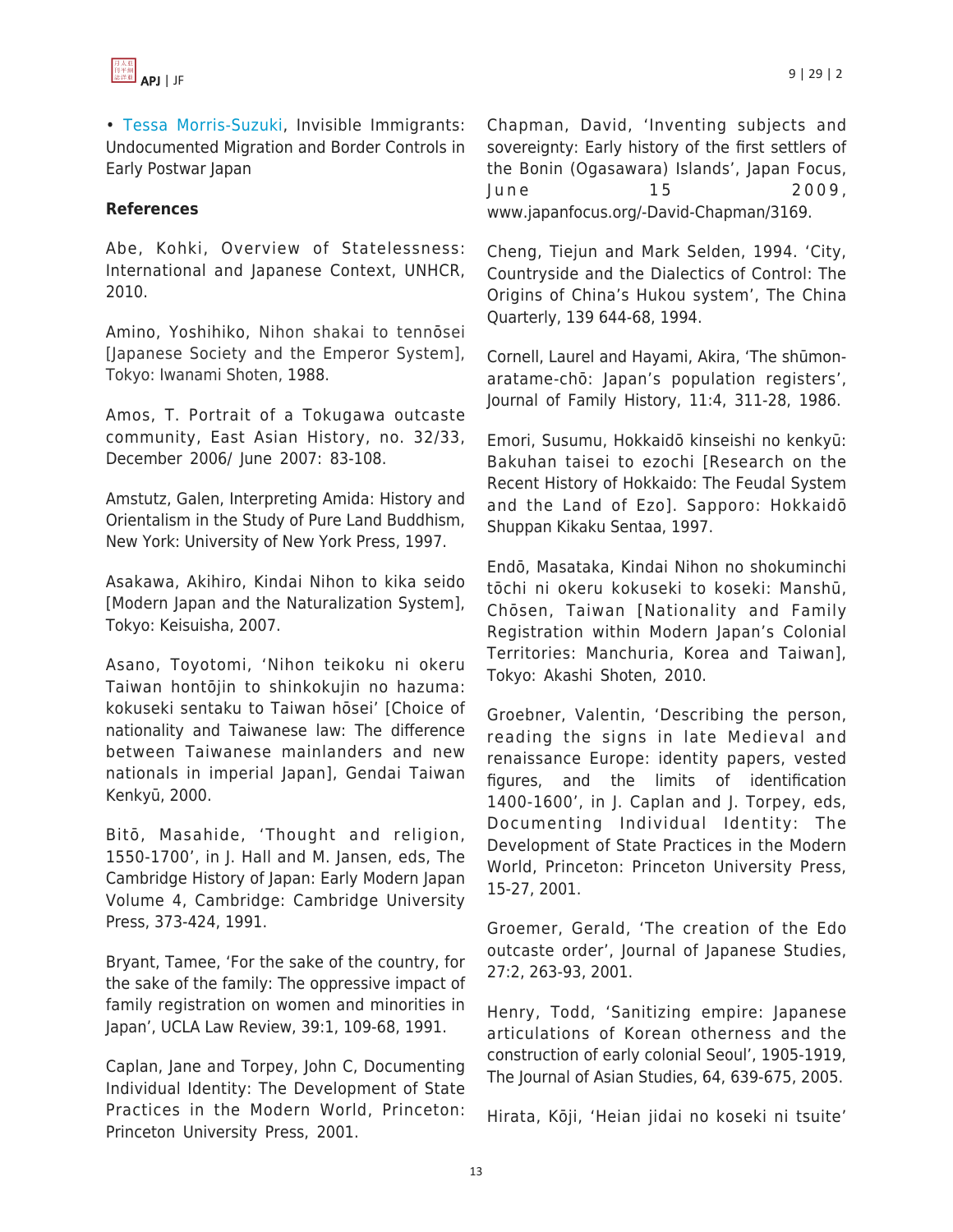

[Concerning the koseki of the Heian period] in Takeshi Toyoda, ed, Nihon Kodai Chūseishi no Chihōteki Tenkai, Tokyo: Yoshikawa Kōbunkan, 59-96, 1973.

Imperial Japanese Commission, Japan at the Beginning of the  $20<sup>th</sup>$  Century, Tokyo: Tokyo Shoin, 1904.

Ishi, Ryōsuke, Ie to koseki no rekishi [The History of Family and Household Registration], Tokyo: Sōbunsha, 1981.

Iwasawa, Yuji, International Law, Human Rights, and Japanese Law: The Impact of International Law on Japanese Law, Oxford: Clarendon Press, 1998.

Kamoto, Itsuko, Kokusai Kekkon no Tanjō: Bunmeikoku Nippon e no Michi [The Birth of the International Marriage: The Path to A Culturally Enlightened Japan], Tokyo: Shinyōsha, 2001.

Kang, Etsuko, 'Kita Sadakichi (1871-1939) on Korea: a Japanese ethno-historian and the annexation of Korea 1910', Asian Studies Review, 21:1, 41-60, 1997.

Kinjō, Zen, Meiji roku nen jūichi gatsu jūyokka tsuke 'koseki sōkeihyō': Yaeyamatō, Ishigaki Magiri Ishigakimura no 'Tōsūchō' no bunseki o toshite [Total statistics of the koseki on 14 November 1873: An analysis of Yaeyama Island, Ishigaki village population directory], Unpublished Research, 2009.

Komagome, Takeshi, Shokuminchi teikoku Nippon no bunka tōgō [Cultural Integration of the Japanese Colonial Empire], Tokyo: Iwanami Shoten, 1996.

Kugai, Ryōjun, Wagatsuma, Sakae, Takanō, Yūichi, Hoshinō, Eiichi, Ikehara, Sueo, Miyawaki, Yukihiko, and Ogawa, Ichirō, Okinawa no hōsei oyobi koseki tochi mondai nado no hensen, Jurisuto, 457, 16-37, 1970.

Lamley, Harry, 'Taiwan under Japanese rule,

1895-1945: The vicissitudes of colonialism' in Rubenstein, M. ed, New York: M. E. Sharpe, 1999.

Lunsing, Wim, Beyond Common Sense: Sexuality and Gender in Contemporary Japan, London: Kegan Paul International, 2001.

Mackie, Vera, 'Family law and its others' in Scheiber, H. and Mayali, L, eds, Japanese Family Law in Comparative Perspective, Berekeley: The Robbins Collection, 139-64, 2009.

Mackie Vera, 'Managing borders and managing bodies in contemporary Japan', Journal of the Asia Pacific Economy, 15:1, 71-85, 2010.

Mainichi Shinbunsha, Rikongo 300 nichi mondai: Mukosekiji o suke! [The 300 Hundred Day After Divorce Problem: Save the Unregistered Child!], Tokyo: Mainichi Shinbunsha Kaibu, 2008.

Maree, Clare, 'Same-sex partnerships in Japan: Bypasses and other alternatives', Women's Studies, 33, 541–549, 2004.

Matsumoto, Tami, 'Sengo Okinawa no kazoku to hō' [The law and family in postwar Okinawa], Nihonhō Shakai Gakkai, 80-89, 1977.

Ministry of Home Affairs, Ogasawaratō Zaiseki Kikajin ni Kan suru Ken [Concerning the Registered Kikajin of the Ogasawara Islands], Naimusho, National Public Archives of Japan 2A-26-kō-3231, 1883.

Miyamoto Yuki, Ninomya Shohey, and Shin Kyon, The family, koseki, and the individual: Japanese and Korean experiences, The Asia-Pacific Journal, Volume 9, Issue 23, No. 3, June 6, 2011.

Mizuno, Naoki. ed., Seikatsu no naka no shokuminchi shugi [Colonialism in Everyday Life], Kyoto: Jinmon Shoin, 2004.

Morris-Suzuki, Tessa, Exodus to North Korea: Shadows from Japan's Cold War, London: Rowman and Littlefield Publishers.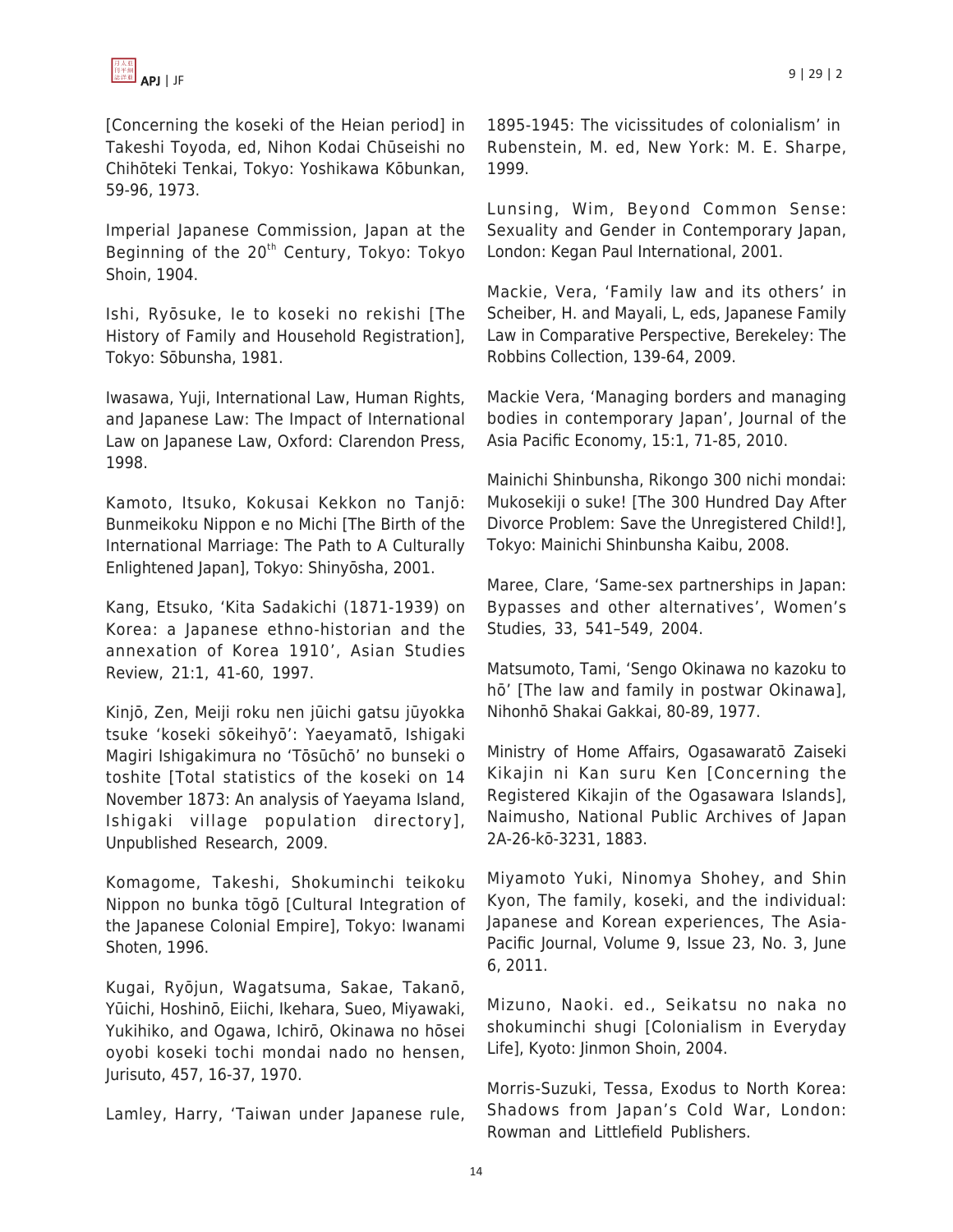

Morris-Suzuki, Tessa, 'Migrants, subjects, citizens: Comparative perspectives on nationality in the prewar Japanese empire', Japan Focus, 28 August 2008, www.japanfocus.org/-Tessa-Morris\_Suzuki/2862.

Morris-Suzuki, Tessa, 'Guarding the borders of Japan: Occupation, Korean War and frontier controls', Japan Focus, 21 February 2011, www.japanfocus.org/-Tessa-Morris\_Suzuki/3490

Nakao, Kenji, ed, Danzaemon kankei shiryo shu (Kyu-baku hikitsugi-sho) [Material Relating to Danzaemon], 3 Volumes, Osaka: Kaihō Shuppansha, 1995.

Ninomiya, Shūhei, Koseki to jinken [Human Rights and the Koseki], Osaka: Kaihō Shuppansha, 2006.

Okuyama, Kyōko, 'Sengo Okinawa no hōtaisei to koseki no henkan (1)' [Koseki reversion and the structure of the law in Postwar Okinawa], Yokohama Kokusai Shakai Kenkyū, 11:3, 350-67, 2006.

Satō, Bunmei, Koseki uragae shikō [Thinking Differently About the History of the Koseki], Tokyo: Gendai Shokan, 1988.

Scheiber, Harry. and Mayali, Laurent, eds, Japanese Family Law in Comparative Perspective, Berkley: Robbins Collection Publications, 2009.

Scott, James, Seeing Like a State: How Certain Schemes to Improve the Human Condition Have Failed, Yale: Yale University Press, 1998.

Siddle, Richard, 'The limits to citizenship in Japan: Multiculturalism, indigenous rights and the Ainu', Citizenship Studies, 7:4, 447-62, 2003.

Sugimoto, Yoshio, An Introduction to Japanese Society, London: Cambridge University Press, 2003.

Suzuki, Nobue, 'Outlawed children: Japanese Filipino children, legal defiance and ambivalent citizenships', Pacific Affairs, 83:1, 31-50, 2010.

Tsukida, Mizue, Nihon no mukokusekiji to kodomo no fukushi [Child Welfare and Stateless Children in Japan], Tokyo: Akashi Shoten, 2008.

Wang, Fei-Ling, Organizing through Division and Exclusion: China's Hukou System, Stanford: Stanford University Press, 2005.

Yamada, Saburō, Shin-ryochi ni kansuru hōritsu kankei o ronzu [Debating Law Relating to new Territories], Kokka Gakai Zasshi, Tokyo: Fuji Shuppan, 1895.

Yang, Yong-hu, Ōsaka-fu Chōsenjin tōroku jōrei seitei: 1946 no tenmatsu ni tsuite [The establishment of the Osaka prefecture Korean registration ordinance: Concerning the events of 1946], Zainichi Chōsenjinshi Kenkyū, 16, 104-26, 1986.

## **Notes**

<sup>1</sup> Groebner, 'Describing the person, reading the signs in late Medieval and renaissance Europe: identity papers, vested figures, and the limits of identification 1400-1600', 16.

<sup>2</sup> Wang, Organizing through Division and Exclusion: China's Hukou System, 33.

<sup>3</sup> The People's Republic of China created a hukou system that defined the urban-rural relationship and fundamentally shaped contemporary state-society relations; see for example, Cheng and Selden, 'City, countryside and the dialectics of control: The origins of China's hukou system'.

4 See for example, Cornell and Hayami, 'The shūmon-aratame-chō: Japan's population registers', 311-28; Hirata, 'Heian jidai no koseki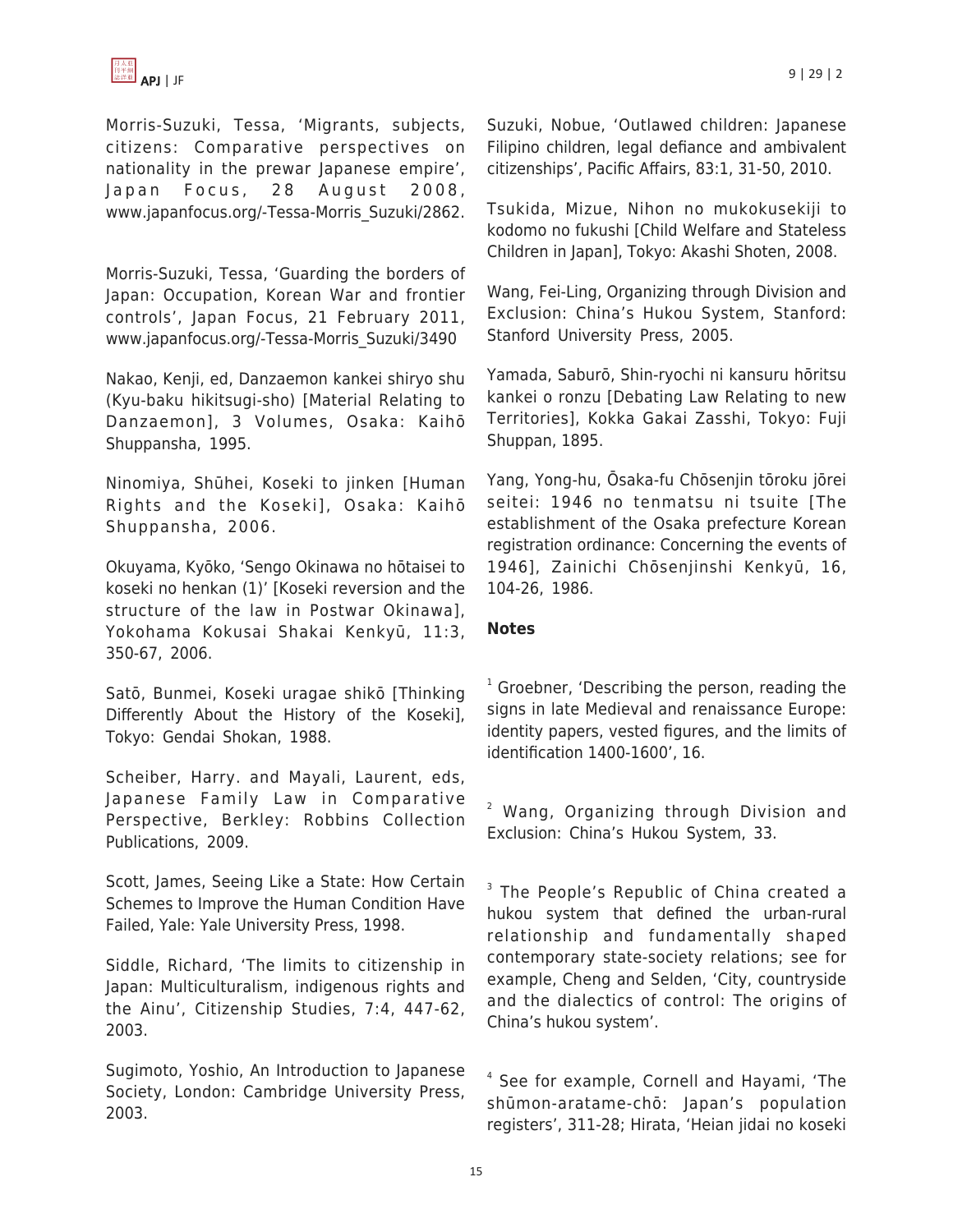ni tsuite', 59-96; Ishi, Ie to koseki no rekishi; Matsumoto, 'Sengo Okinawa no kazoku to hō', 80-89; Okuyama, 'Sengo Okinawa no hōtaisei to koseki no henkan', 350-67).

<sup>5</sup> Homusho Homu Sogo Kenkyujo 1975-2004; Jurisuto.

<sup>6</sup> Schieber and Mayali, Japanese Family Law in Comparative Perspective.

 $7$  Bryant, 'For the sake of the country, for the sake of the family: The oppressive impact of family registration on women and minorities in Japan', 109-68; Maree, 'Same-sex partnerships in Japan: Bypasses and other alternatives', 541–49; Lunsing, Beyond Common Sense: Sexuality and Gender in Contemporary Japan; Mackie, 'Managing borders and managing bodies in contemporary Japan', 71-85.

8 Satō, Koseki uragae shikō.

9 Endō, Kindai Nihon no Shokuminchi Tōchini okeru Kokuseki to koseki: Manshū, Chōsen, Taiwan.

<sup>10</sup> Scott, Seeing Like a State: How Certain Schemes to Improve the Human Condition Have Failed, 2.

 $11$  Ibid, 11.

<sup>12</sup> Mackie, 'Managing borders and managing bodies in contemporary Japan'.

<sup>13</sup> Caplan and Torpey, Documenting Individual Identity: The Development of State Practices in the Modern World, 7.

 $14$  Ibid, 6.

 $15$  During the sixteenth century the centralisation of control by Hideyoshi meant the creation of a national government and the unification of Japan. As part of this process he issued the Edict Restricting Change of Status and Residence (mibun tōseirei) in 1591 and conducted a land survey (taikō kenchi) from 1583 to 1598.

<sup>16</sup> Satō, Koseki uragae shikō, 33.

<sup>17</sup> Cornell and Hayami, 'The shūmon-aratamechō: Japan's population registers'.

<sup>18</sup> Amstutz, Interpreting Amida: History and Orientalism in the Study of Pure Land Buddhism, 22.

<sup>19</sup> Bitō, 'Thought and religion 1550-1700', 369-371.

<sup>20</sup> The term 'Burakumin' was not in use to describe these groups at this time.

<sup>21</sup> Demonstrating some fluidity in categorization, Gōmune were considered hinin only when engaged in this occupation (see Groemer, 'The creation of the Edo outcaste order', 281).

<sup>22</sup> Ōsaka-shi Kyōiku Kenkyūjō, cited in Groemer, 'The creation of the Edo outcaste order', 269. Moreover, the kawata continued to farm, pay taxes and, in some places, continued to participate in village affairs, see Groemer, 'The creation of the Edo outcaste order', 269.

<sup>23</sup> Groemer, 'The creation of the Edo outcaste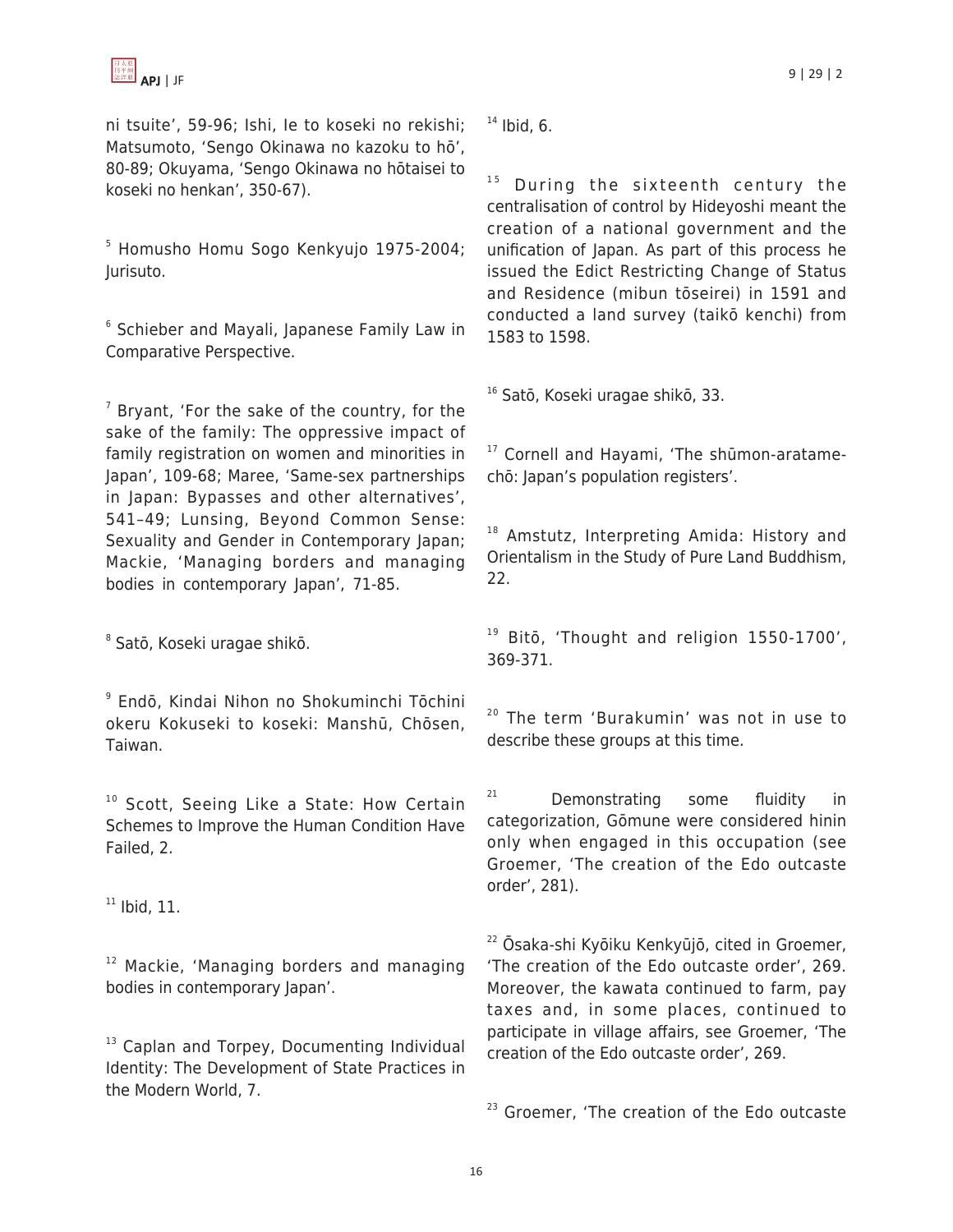

order', 276.

 $25$  Danzaemon was appointed the head of the eta in eight Kanto prefectures; see Nakao, Danzaemon kankei shiryo shu, 118-22.

<sup>26</sup> Ibid. 284.

<sup>27</sup> Nakao, Edo shaki to Danzaemon, cited in Groemer, 'The creation of the Edo outcaste order', 285.

<sup>28</sup> Ibid, 272.

<sup>29</sup> Also see Amos, 'Portrait of a Tokugawa outcaste community'.

<sup>30</sup> Saitama Prefectural Archives, Suzuki-ke monjo, record number 161.

 $31$  Correspondence with Amos, 20 July 2010.

<sup>32</sup> Minami, cited in Groemer, 'The creation of the Edo outcaste order', 283.

<sup>33</sup> Ibid, 291.

<sup>34</sup> Emori, Hokkaidō Kinseishi no Kenkyū: Bakuhan Taisei to Ezochi.

<sup>35</sup> Kinjō, Meiji roku nen jūichi gatsu jūyokka tsuke 'koseki sōkeihyō': Yaeyamatō, Ishigaki Magiri Ishigakimura no 'Tōsūchō' no bunseki o toshite.

<sup>36</sup> Imperial Japanese Commission, Japan at the

Beginning of the  $20<sup>th</sup>$  Century, 49.

<sup>37</sup> Although perhaps not a procedure adopted nation-wide, Richard Siddle has recently revealed the labeling of some Ainu as former natives (kyūdōjin) on their koseki registries; Siddle, 'The limits to citizenship in Japan: Multiculturalism, indigenous rights and the Ainu', 451-52. Without access to records it is difficult to determine the extent of this practice and whether it was widespread or only present in isolated cases.

<sup>38</sup> Lafcadio Hearn (Koizumi Yakumo) in 1895 and Henry Black (Kairakutei Burakku) in 1893 were two notable male foreigners who became Japanese citizens under this legislation.

<sup>39</sup> For more detail on this legislation, see Kamoto, Kokusai Kekkon no Tanjō: Bunmeikoku Nippon e no Michi.

<sup>40</sup> Ogasawaratō Zaiseki Kikajin ni Kan suru Ken. Not all the inhabitants of the Bonin Islanders had a recognized foreign nationality. Many from the Pacific region had no legally recognized nationality.

<sup>41</sup> Ogasawaratō Zaiseki Kikajin ni Kan suru Ken.

<sup>42</sup> Yamada Saburō (1852-1919) was a graduate of international law and President of Seoul Imperial University from 1931 until 1936.

<sup>43</sup> Yamada, 'Shin-ryochi ni kansuru hōritsu kankei o ronzu'.

<sup>44</sup> Asano, 'Nihon teikoku ni okeru Taiwan hontōjin to shinkokujin no hazuma: kokuseki sentaku to Taiwan hōsei'.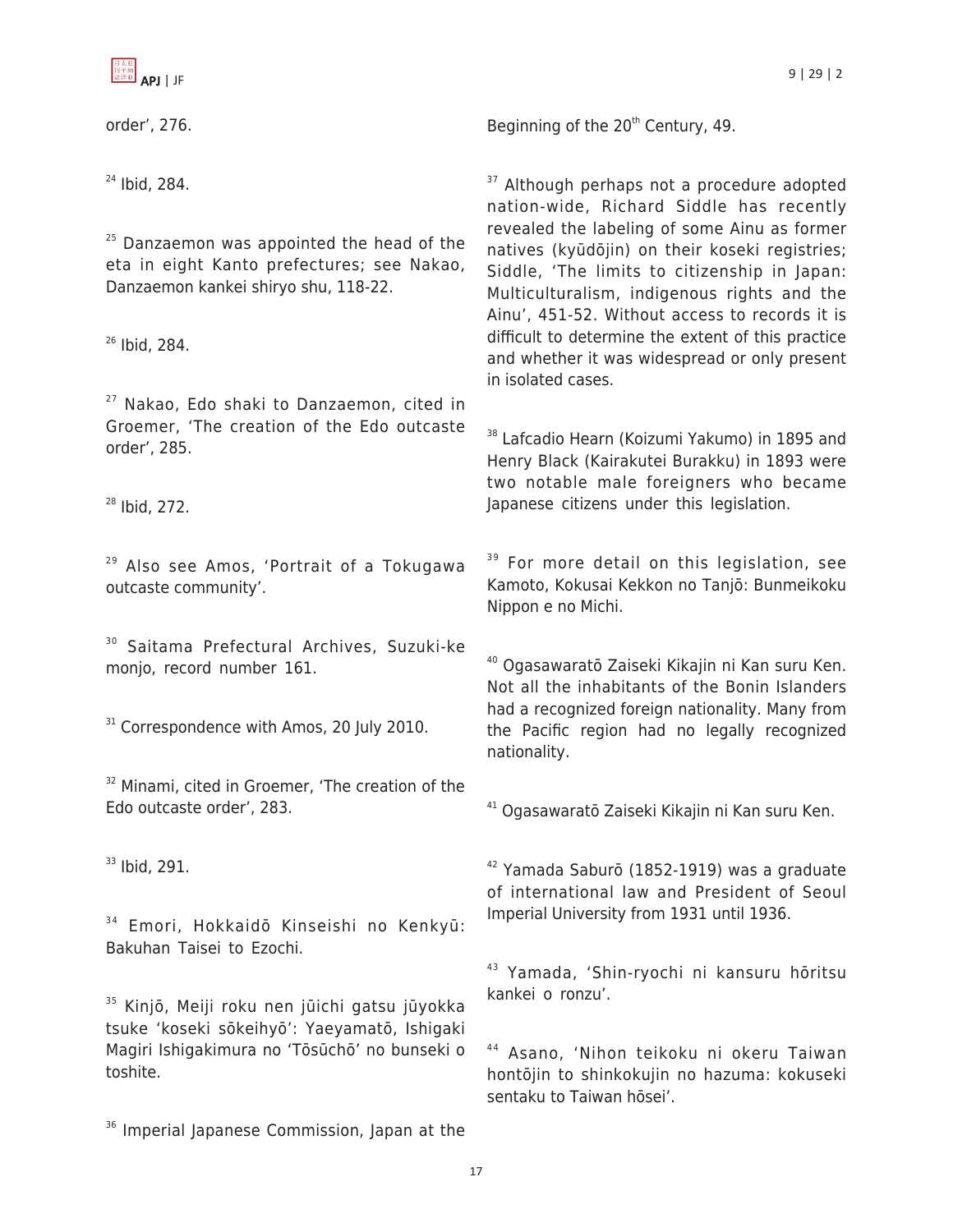$45$  Ibid.

 $46$  The system did not apply to Japanese residents.

<sup>47</sup> Lamley, 'Taiwan under Japanese rule, 1895-1945: The vicissitudes of colonialism'.

<sup>48</sup> The Ōtsuka Tsunesaburo Bunsho documents are not dated but the Minsekihō (1909) and the Korean Governor General decree number 75 of 1911 (Shukuhaku oyobi Kyojū Kisoku) are mentioned in this discussion.

<sup>49</sup> Ōtsuka Tsunesaburo Bunsho.

 $50$  Legislation was created that banned movement from one koseki to the other.

<sup>51</sup> Morris-Suzuki, 'Migrants, subjects, citizens: Comparative perspectives on nationality in the prewar Japanese empire' refers to this as a 'regional citizenship'.

 $52$  Henry, Sanitizing empire: Japanese articulations of Korean otherness and the construction of early colonial Seoul, 1905-1919', 654-55.

 $53$  Ibid, 655.

<sup>54</sup> See Komagome, Shokuminchi Teikoku Nippon no Bunka Tōgō.

<sup>55</sup> Mizuno, Seikatsu no naka no shokuminchi shugi.

<sup>56</sup> SCAP-IN 677. The directive specifies the following as excluded from Japanese administration: "(a) Utsuryo (Ullung) Island, Liancourt Rocks (Tako Island) and Quelpart (Saishu or Cheju) Island, (b) the Ryūkyū (Nansei) Islands south of 30° North Latitude (including Kuchinoshima Island), the Izu, Nanpo, Bonin (Ogasawara) and Volcano (Kazan or Iwo) Island Groups, and all the other outlying Pacific Islands [including the Daito (Ohigashi or Oagari) Island Group, and Parece Vela (Okinotori), Marcus (Minami-tori) and Ganges (Nakano-tori) Islands], and (c) the Kurile (Chishima) Islands, the Habomai (Hapomaze) Island Group (including Suisho, Yuri, Akiyuri, Shibotsu and Taraku Islands) and Shikotan Isalnd. A later directive includes Izu and the Nanpō Islands."

<sup>57</sup> Justice Ministerial Order No. 1 1946.

<sup>58</sup> Yang, Ōsaka-fu Chōsenjin tōroku jōrei seitei: 1946 no tenmatsu ni tsuite.

<sup>59</sup> Morris-Suzuki, 'Guarding the borders of Japan: Occupation, Korean War and frontier controls.

 $60$  A signature replaced fingerprinting for special permanent residents in 1993 and in 2000 for long-term (3 months or longer) foreign residents.

<sup>61</sup> Morris-Suzuki, Exodus to North Korea: Shadows from Japan's Cold War.

<sup>62</sup> Kugai et al, 'Okinawa no hōsei oyobi koseki tochi mondai nado no hensen'.

<sup>63</sup> For more on the Ogasawara Islands and the koseki see Chapman, Inventing subjects and sovereignty: Early history of the first settlers of the Bonin (Ogasawara) Islands.

<sup>64</sup> On April 14 1969 representatives of Tokyo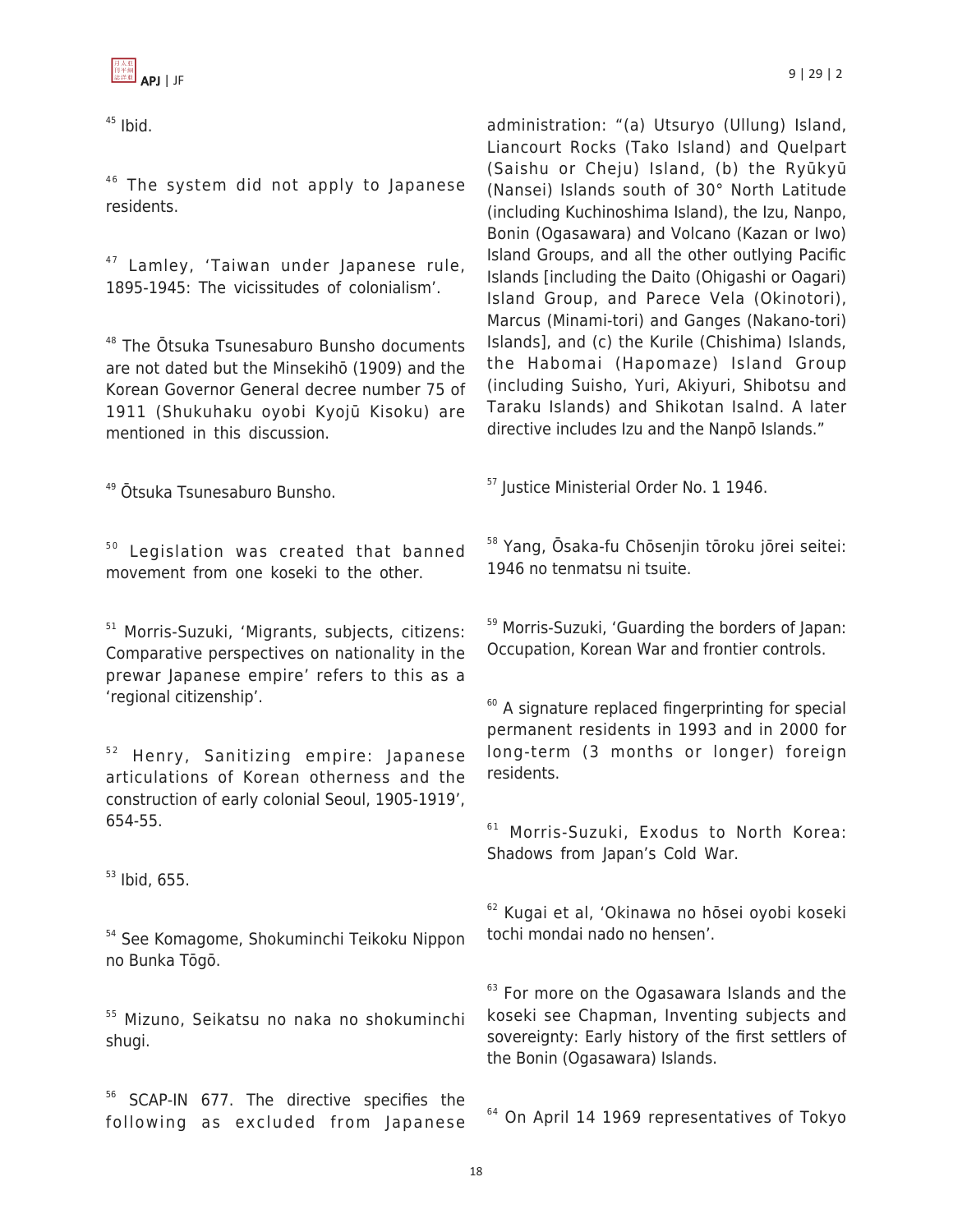Family Court went to Chichijima and collected details from thirty-two individuals wishing to change their names. All sixteen requests for name changes from English to Japanese and sixteen for Japanese to English were granted.

<sup>65</sup> In 1982 the Kobe Family Court restored the name of a Japanese claimant of Vietnamese origin and stated that because of the increasing mobility and internationalization of society the selection of one's name in katakana should be allowed, see Iwasawa, International Law, Human Rights, and Japanese Law: The Impact of International Law on Japanese Law, 140-41.

<sup>66</sup> For a thorough explanation of the entwined workings of these legislative structures and their relationship to inclusion and exclusion of individuals from the nation-state see Mackie, 'Family law and its others'.

 $67$  Sugimoto, An Introduction to Japanese Society, 146.

<sup>68</sup> In exceptional cases Japanese nationality is granted to children who are deemed stateless. However, this is rare and rates of success of applicants in this situation are very low, Okuda in Overview of Statelessness: International and Japanese Context, 40.

<sup>69</sup> According to Ninomiya, Koseki to jinken, 25, the koseki allows unlimited public access to an individual's family relations and extensive access to changes in status and residence.

 $70$  Legislative reform was achieved in 1976.

 $71$  However, having one's name transferred to the original koseki after divorce will remove evidence of divorce.

 $72$  Despite this amendment illegitimate children are still treated differently from legitimate children in Japan. Illegitimate children only receive half of the inheritance of legitimate children upon a parent's death. Adopted children receive the full duty of inheritance.

 $73$  It is worth noting that in Meiji Japan criminal offences were also recorded on the koseki.

 $74$  See Miyamoto, Ninomiya and Shin, The family, koseki and the individual: Japanese and Korean experiences.

 $75$  Some interpretations highlight the fact the heteronormative family is enshrined in the Japanese constitution, see Mackie, 'Family law and its others', 142-143.

<sup>76</sup> Tsukida, Nihon no mukokusekiji to kodomo no fukushi, 108-109.

<sup>77</sup> Suzuki, 'Outlawed children: Japanese Filipino children, legal defiance and ambivalent citizenships', 36.

 $78$  Ibid, 36

 $79$  Ibid, 37.

 $80$  Ibid, 37.

 $81$  Ibid, 39-42.

<sup>82</sup> For more discussion on this problem refer to Mainichi Shinbunsha, Rikongo 300 Nichi Mondai: Mukosekiji o Suke!.

83 Scott, Seeing Like a State: How Certain